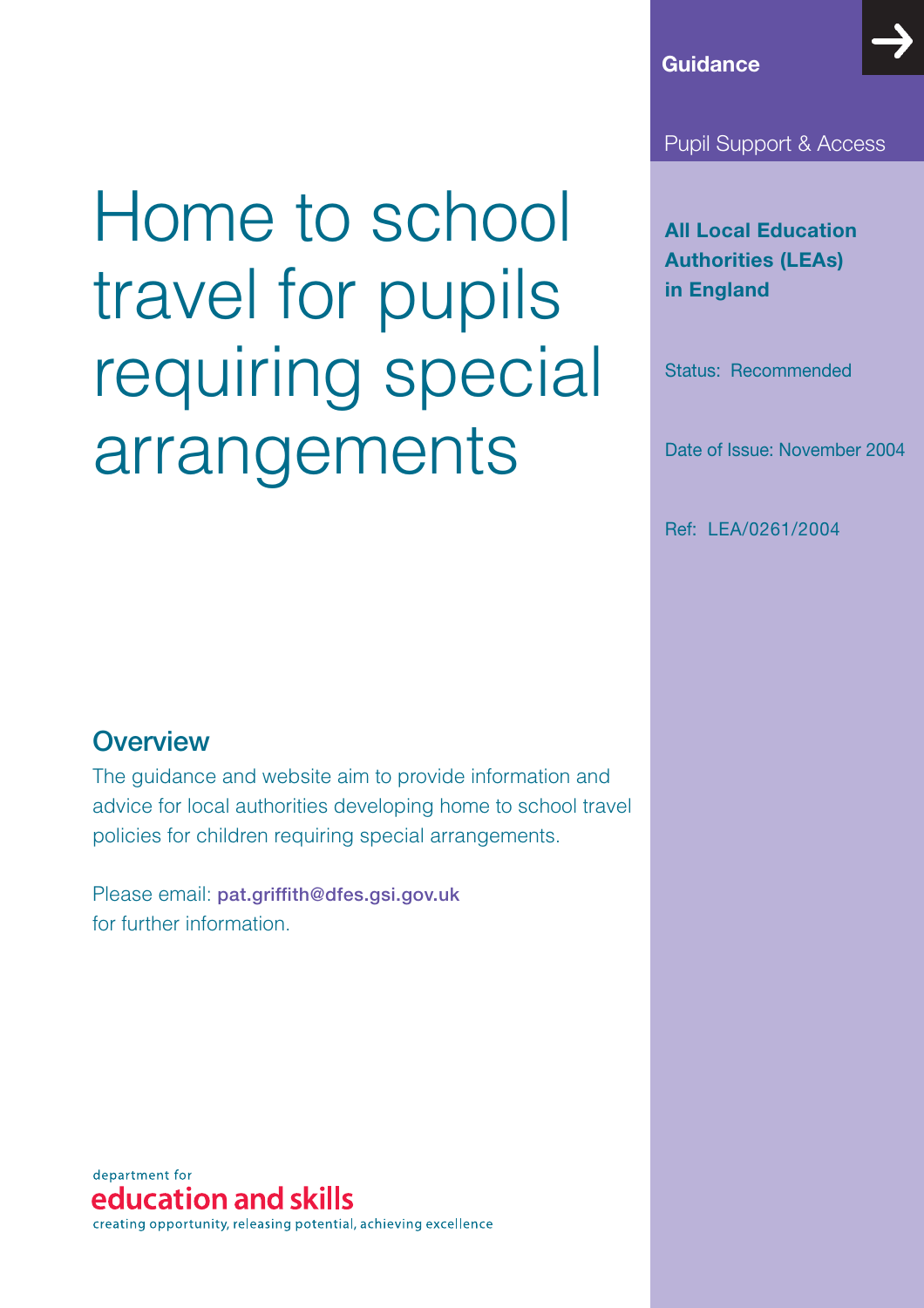# Contents

| Executive summary <b>Executive</b> summary <b>All and Structure Contract 2018</b> |      |                                                                                                                                                                                                                                      |  |
|-----------------------------------------------------------------------------------|------|--------------------------------------------------------------------------------------------------------------------------------------------------------------------------------------------------------------------------------------|--|
|                                                                                   |      |                                                                                                                                                                                                                                      |  |
| 1                                                                                 |      | <b>Expenditure, Financial Management and Control manually and System Control Control Control Control Control Control Control Control Control Control Control Control Control Control Control Control Control Control Control Con</b> |  |
|                                                                                   | 1.1  |                                                                                                                                                                                                                                      |  |
|                                                                                   | 1.2  |                                                                                                                                                                                                                                      |  |
|                                                                                   | 1.3  |                                                                                                                                                                                                                                      |  |
|                                                                                   | 1.4  | Benchmarking and reporting of expenditure through Section 52  12                                                                                                                                                                     |  |
| $\overline{2}$                                                                    |      |                                                                                                                                                                                                                                      |  |
|                                                                                   | 2.1  |                                                                                                                                                                                                                                      |  |
|                                                                                   | 2.2  |                                                                                                                                                                                                                                      |  |
|                                                                                   | 2.3  |                                                                                                                                                                                                                                      |  |
|                                                                                   | 2.4  |                                                                                                                                                                                                                                      |  |
|                                                                                   | 2.5  |                                                                                                                                                                                                                                      |  |
|                                                                                   | 2.6  |                                                                                                                                                                                                                                      |  |
|                                                                                   | 2.7  |                                                                                                                                                                                                                                      |  |
|                                                                                   | 2.8  |                                                                                                                                                                                                                                      |  |
|                                                                                   | 2.9  |                                                                                                                                                                                                                                      |  |
|                                                                                   | 2.10 |                                                                                                                                                                                                                                      |  |
| 3                                                                                 |      | Service Standards and Health and Safety <b>Manual Accord 22</b> 22                                                                                                                                                                   |  |
| 4                                                                                 |      |                                                                                                                                                                                                                                      |  |
|                                                                                   | 4.1  |                                                                                                                                                                                                                                      |  |
|                                                                                   | 4.2  |                                                                                                                                                                                                                                      |  |
| 5                                                                                 |      | <b>Managing Change <u>Communications</u></b> (32                                                                                                                                                                                     |  |
|                                                                                   |      |                                                                                                                                                                                                                                      |  |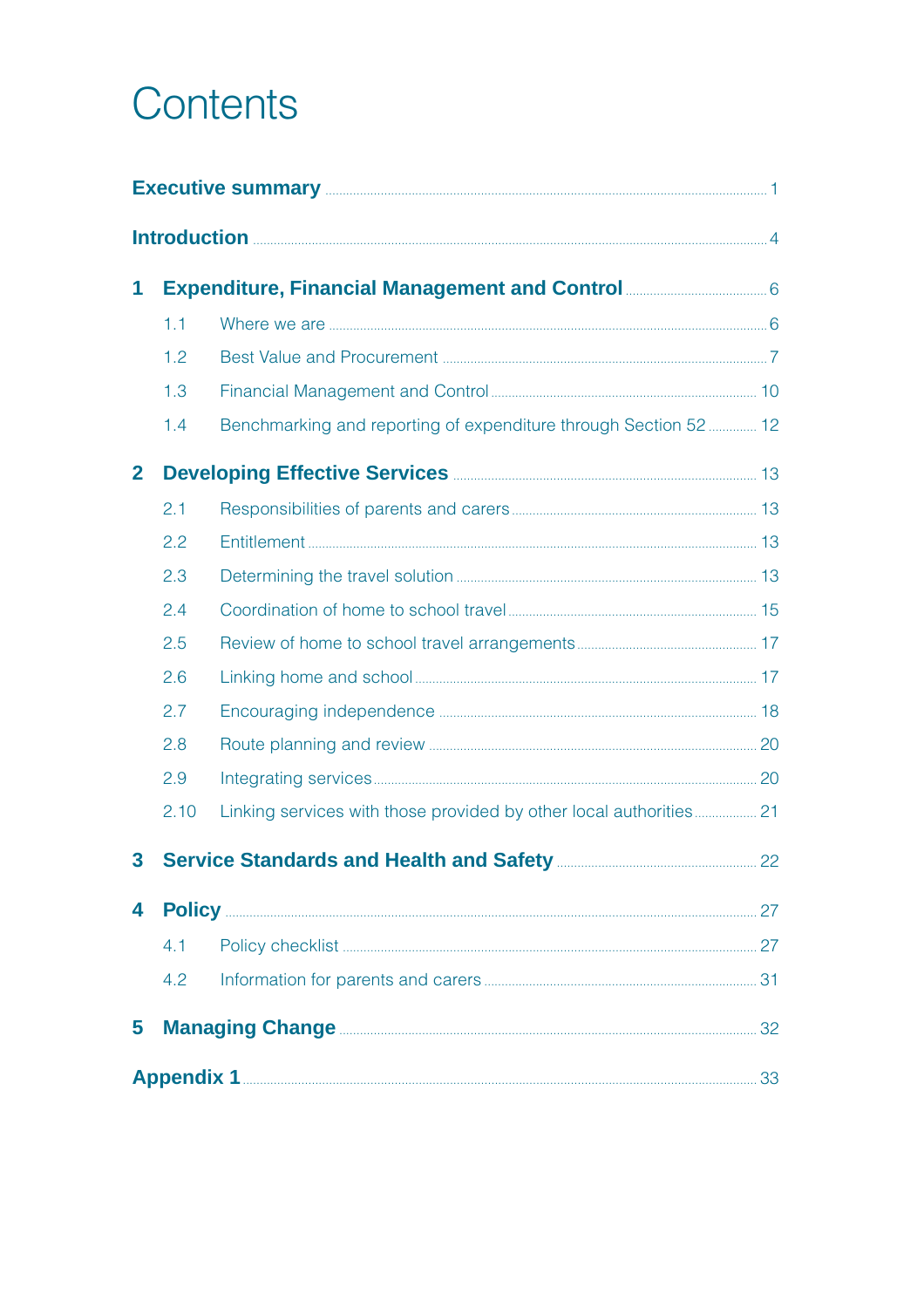# Executive Summary

#### **Introduction**

This guidance for local authorities (LAs) was put together following an investigation into the costs of home to school transport for pupils with special educational needs (SEN). The format is designed primarily to be viewed through the website **www.teachernet.gov.uk/sentravel** and it is intended that readers will move around the document rather than read it from start to finish.

This guidance should be seen in the context of the Government's Strategy for SEN, Removing Barriers to Achievement, the Children Bill (2004) and the Draft Bill and Prospectus (2004), School Travel Schemes.

### 1. Expenditure, Financial Management and Control

Expenditure on home to school travel assistance for pupils with SEN varies considerably between LAs. A recent study**<sup>1</sup>** has identified some key relationships between procurement and financial management and control practices that impact on costs.

We recommend that LAs:

- review approaches to procurement to ensure that contracts are let on a rolling programme based upon blocks of activity for periods of approximately five years
- ensure that contracts are sufficiently flexible
- consult with parents, carers and pupils as part of the procurement process
- ensure that there is a close relationship between those who authorise entitlement, and those with responsibility for the budget and its management
- keep accurate real-time records of expenditure in activity-based cost centres that may be used to predict the future impact of commitments
- ensure that monthly budget monitoring takes place and that significant variances are reported through the responsible budget officer to senior officers and Elected Members
- report actual and planned expenditure accurately through Section 52 so that improved benchmarking data is available and costs are clear.

**1Investigation in SEN transport costs (2004).**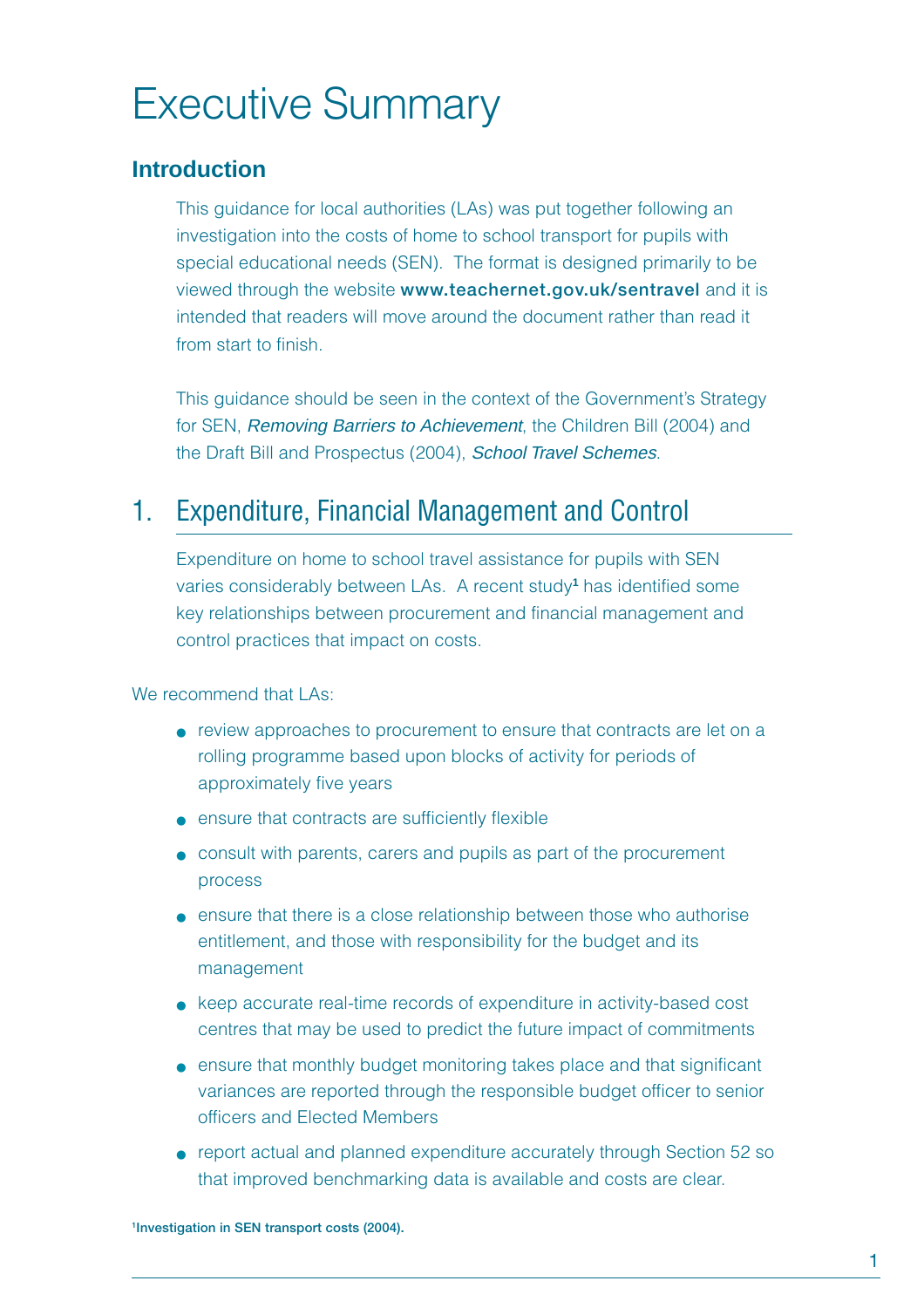### 2 Developing Effective Services

We recommend that:

- risk assessments are used to identify the least restrictive form of travel for each individual pupil to meet his or her particular needs
- the travel needs of each eligible pupil are reviewed at least annually to ensure that provision is safe and appropriate. Pupils should always travel using mainstream travel arrangements and local travel schemes where they can
- LAs introduce a travel co-ordinator responsible for assessment of risk, determining appropriate travel solutions, commissioning and procuring services, route planning and review, training and quality assurance
- when special arrangements are made for home to school travel, parents and carers are provided with clear information and, for some pupils, additional arrangements are made to link with parents and school staff
- Geographical Information System (GIS) routing software is used to support frequent route planning and review
- LAs should consider integrating travel services between education, social care and healthcare.

### 3. Service Standards and Health and Safety

The Department for Transport and the Health and Safety Executive (HSE) have produced free guidance, 'Driving at work' INDG382 available from HSE Books or at www.hse.gov.uk which will help manage risks as part of local authorities' arrangements for managing health and safety at work.

We recommend that LAs ensure full compliance with a minimum set of service standards that cover:

- vehicle standards and maintenance
- on-vehicle communication
- journey times
- emergency procedures
- Criminal Record Bureau checks
- photo identification for drivers and escorts
- training for drivers and escorts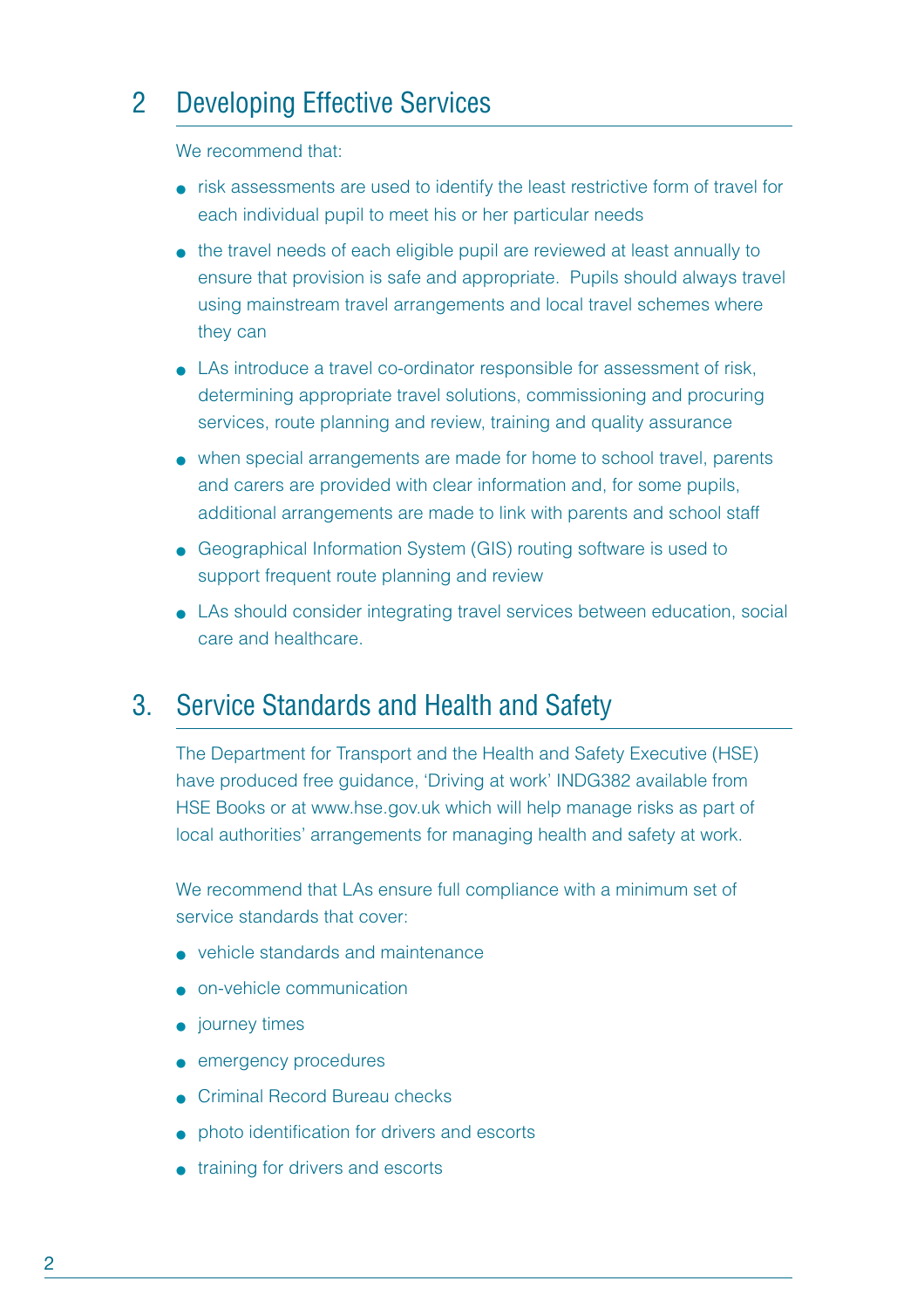- risk assessment and management
- pupils' health needs
- monitoring and quality control.

### 4. Policy

We recommend that all special travel policies cover the issues set out in the checklist included within this guidance.

### 5. Managing Change

Changing the way in which travel services are provided takes time and it is important to establish the agreement of key stakeholders at an early stage. It is important to establish support from headteachers, Special Educational Needs Coordinators (SENCOs) and parents who need to understand the reasons for change and be confident that the needs of their children will be met.

We recommend that LAs take the following steps where significant change is being considered:

- form a representative stakeholder group or ensure that an existing group is asked to undertake this role
- identify current expenditure and benchmark this against other authorities
- consult stakeholders about current services and aspirations for change and development
- identify and cost options for change and development to ensure full compliance with service standards, best practice and relevant legislative and regulatory requirements
- identify preferred options and consult widely
- gain agreement from Elected Members and amend policy to ensure that it is fully in line with proposed new arrangements
- phase in change providing high quality information to parents and carers and other key stakeholders.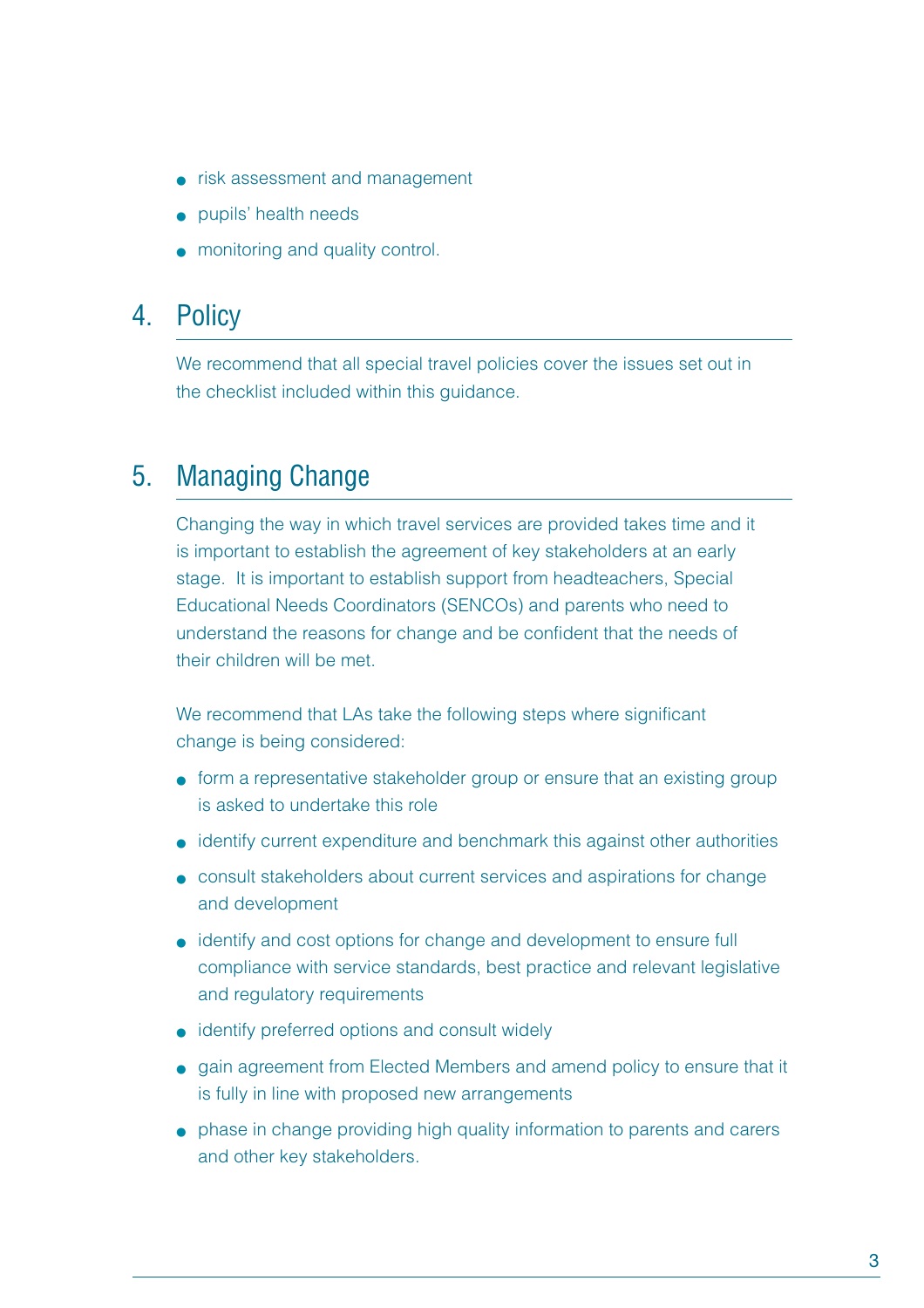# **Introduction**

In January 2004 the Department for Education and Skills commissioned an investigation into the costs of home to school transport for pupils with special educational needs (SEN). The key purposes of the study were to identify the reasons for wide variations between local authorities (LAs) in the costs of transport for pupils with SEN and to highlight examples of good policy and practice. Fieldwork was carried out in a 15% sample of LAs in England. Some key relationships between costs and the organisation of services were identified including:

- approaches to commissioning and procurement
- the assessment of entitlement and commitment of expenditure.

The investigation demonstrated that LAs are able to provide safe, efficient and cost effective services. This guidance draws upon the many examples of good practice that were identified and updates previous guidance issued in 2001.**<sup>2</sup>**

#### **Context**

The duties of LAs regarding home to school transport are set out in the Education Act 1996. In summary:

- $\bullet$  For children below  $6<sup>th</sup>$  form age, including those below statutory school age, Section 509 of the Act requires their LA to make arrangements for them to be provided with transport, if it is considered necessary to get them to school. This assistance with transport has to be provided free.
- It is up to the LA to decide what is necessary in the case of each child, taking into account matters such as the child's age and the nature of the route to school, subject to one proviso. Where a child is a registered pupil at the nearest suitable school, and that school is beyond walking distance from home (i.e. more than 2 miles in the case of a child under 8, and more than 3 miles in the case of a child 8 or over) the Courts have held that it would be unreasonable for the LA not to provide transport.
- In relation to pupils of 6<sup>th</sup> form age, Sections 509 AA-AC require their LAs to prepare a transport policy statement each year setting out what travel arrangements they consider it necessary to make for them.

**<sup>2</sup> Good practice guidance: Home to school transport for children with special educational needs, DfEE (2001)**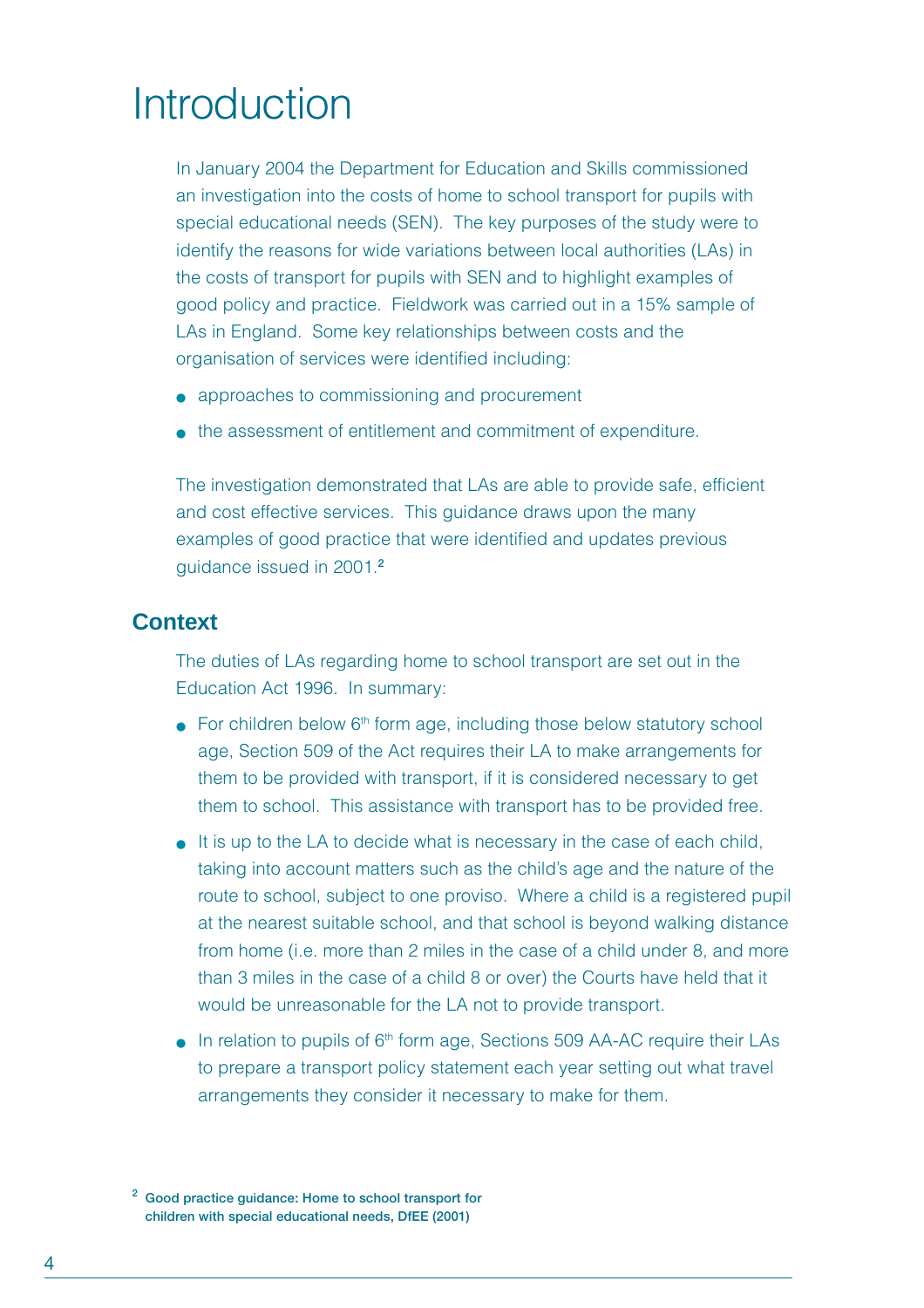The SEN Code of Practice<sup>3</sup> explains the issues to be considered by local education authorities (LEAs) when providing transport for pupils with statement of SEN. It recommends that LEAs have clear general policies relating to transport for children with SEN that should be made available to parents. Transport need only be recorded in Part 6 of a statement in exceptional circumstances where a child has particular transport needs.

The Government announced its intention to introduce new legislation with the publication of a new Draft Bill and Prospectus.**<sup>4</sup>** The proposed legislation is permissive and pilot LAs will be able to trial new approaches to school transport. Schemes will be expected to cut car use, provide for the development of localised transport schemes and improve integration and collaboration between the services provided by education, social services, health and local passenger transport services. It will be possible for LAs to introduce charges for some services.

- **<sup>3</sup> Special Educational Needs Code of Practice, Paragraphs 8:87 to 8:90, DfES (2001)**
- **<sup>4</sup> School Travel Schemes Draft Bill and Prospectus, DfES (2004)**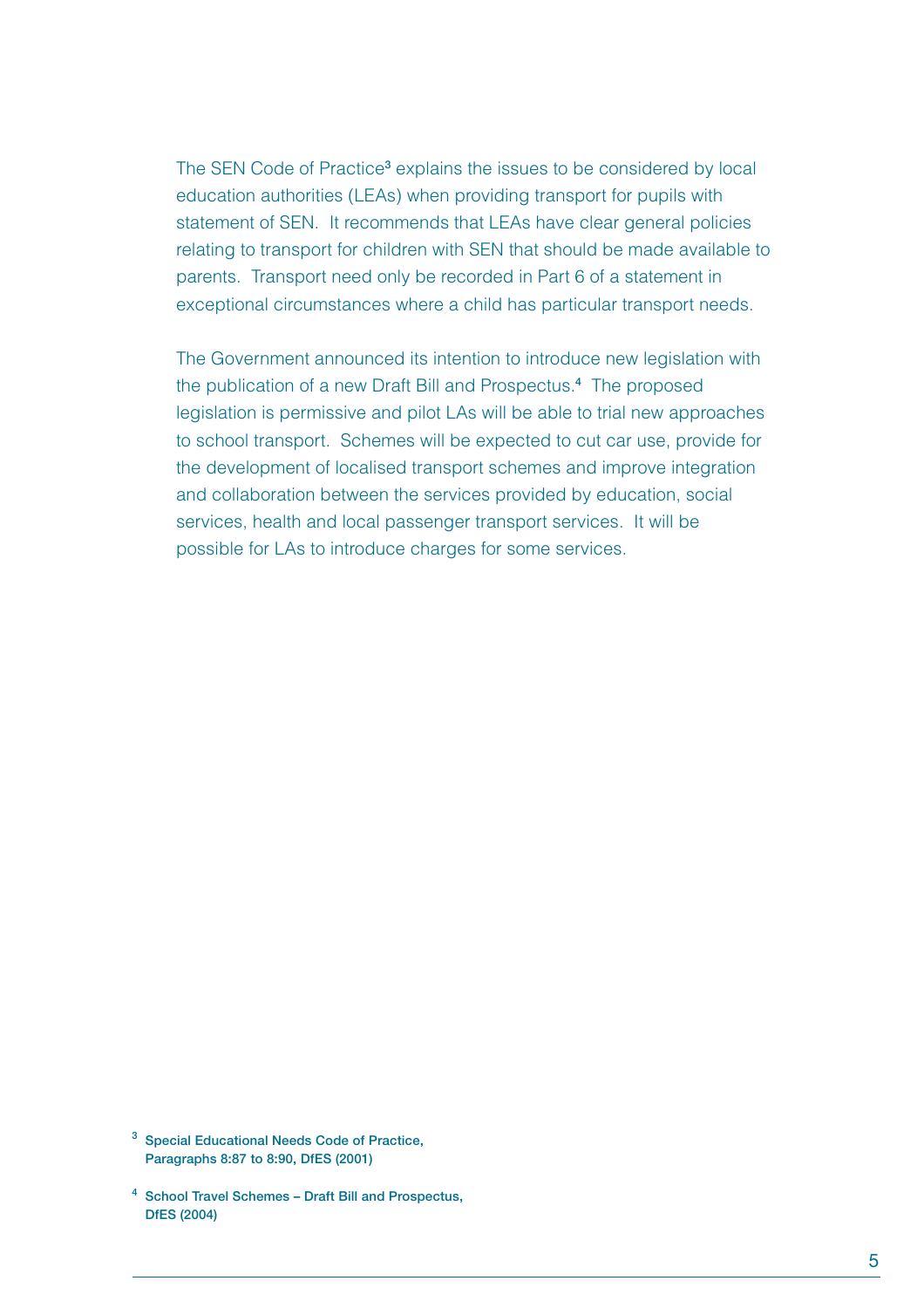# 1 Expenditure, Financial Management and Control

The recent investigation into the cost of SEN transport showed significant variation between LAs.

The study found that, in LAs in the sample, expenditure on travel assistance for pupils with SEN and/ or disabilities ranged from £31 per registered full-time equivalent pupil (FTE) to £95 during the 03-04 financial year. Expenditure by London Boroughs was found to be particularly high when compared to LAs in the rest of the country.

#### **1.1 Where we are**

The graph below shows planned expenditure on special travel arrangements (03-04) expressed as an amount per registered full-time equivalent (FTE) pupil in each LA of the sample.



**Note:** expenditure is expressed as £ per FTE registered pupil attending schools (4-19 or 4-16 depending upon school organisation) in each participating LEA. This provides an alternative measure of comparative cost to the more usual approach of calculating £ per pupil carried through special travel arrangements.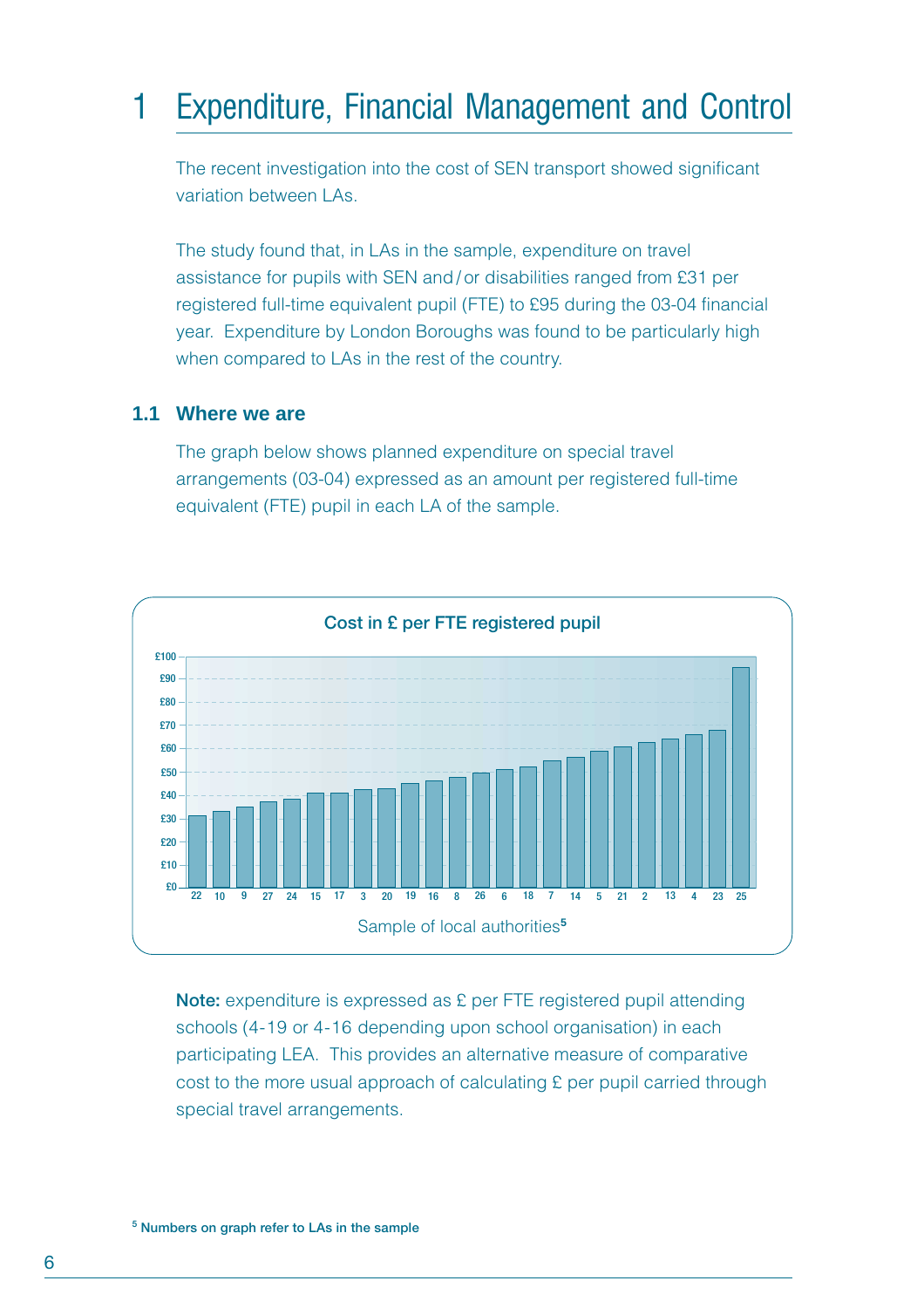The study found:

- an inverse relationship between the number of pupils carried and expenditure
- more generous approaches towards entitlement tend to be associated with lower expenditure per pupil carried and vice versa
- high expenditure was associated with:
	- particular approaches to procurement
	- weak relationships between budget responsibilities and the assessment of entitlement.

The graph below shows the considerable variation between authorities in the number of pupils carried per FTE 1000 population. It would appear that in some authorities more pupils could use less restrictive home to school travel arrangements.



#### **1.2 Best Value and Procurement**

The approach that a LA takes towards the procurement of services can have significant impact on overall costs. Whilst improvement in service standards and more pupils with severe and complex needs may contribute to increased costs above the rate of inflation, there are considerable differences between authorities and these appear to be more closely related to approaches towards best value and procurement than to other factors, including service standards.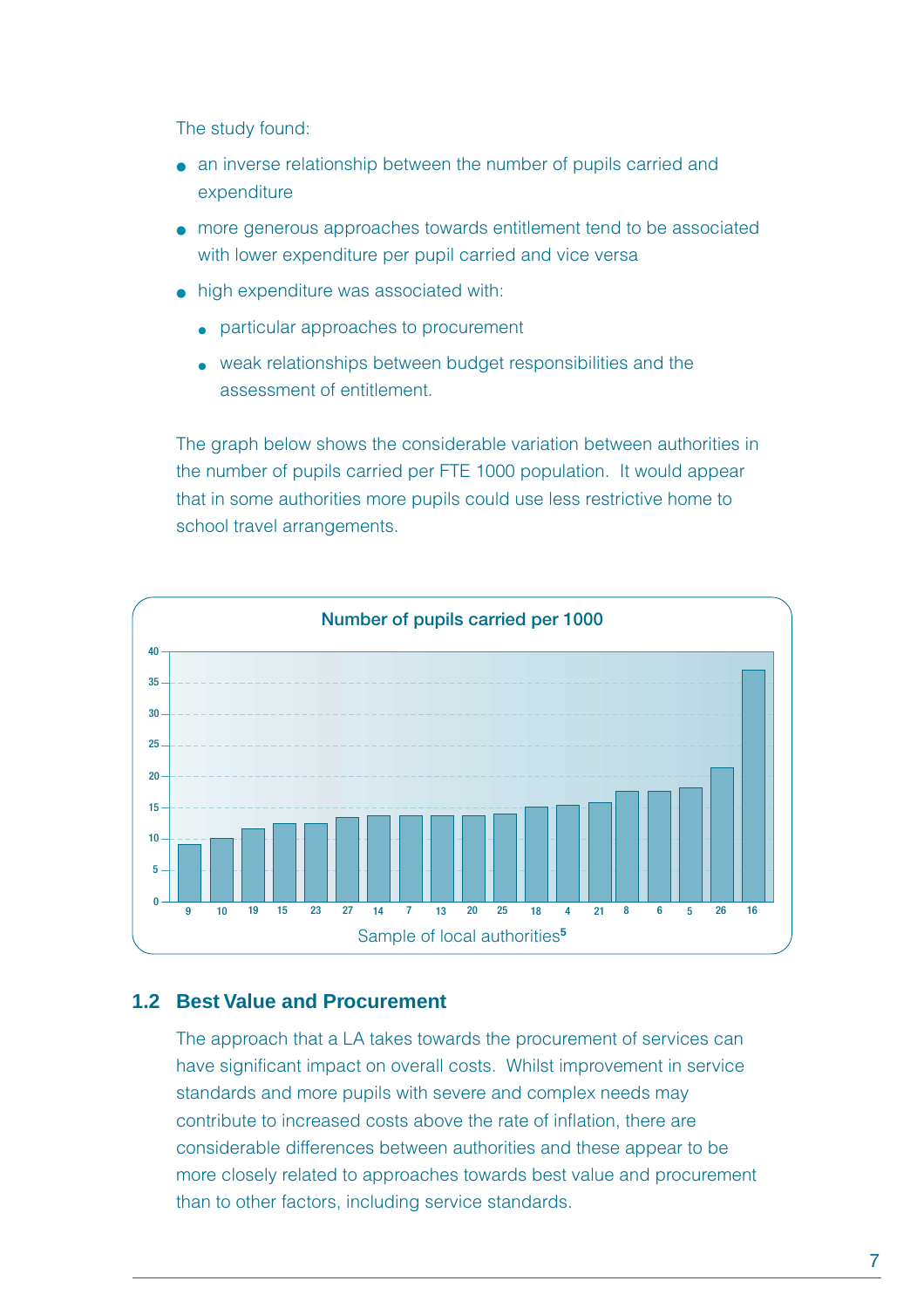Contracts associated with high relative cost tend to be:

- of short duration (less than three years)
- all let at the same time
- not linked to the services provided by others (Social Services, Health and local passenger transport services).

#### *We recommend that local authorities:*

- divide services into discrete areas of activity; these may be routes to a particular school, to a group of schools, or within an area of the authority
- review each activity area and, where appropriate, to tender competitively, preferably on a rolling programme
- let new contracts for periods of approximately five years to enable a relatively stable planning period for contractors / in house fleets to plan for the purchase or lease of vehicles
- ensure that new contracts are flexible, resource-based arrangements, where prices are agreed for vehicles, drivers and escorts based on time and mileage; these enable routes to be varied to minimise costs whilst offering some protection to the operator and an incentive to invest
- review provision at least annually to ensure the most cost-effective use of vehicles, staff and resources; there can be an annual turnover in some client groups of 25-30%
- ensure that plain English is used in documentation to encourage bids, especially from small operators, including the voluntary sector
- review the commissioning and provision of services periodically but not so frequently as to prevent the development of high quality services.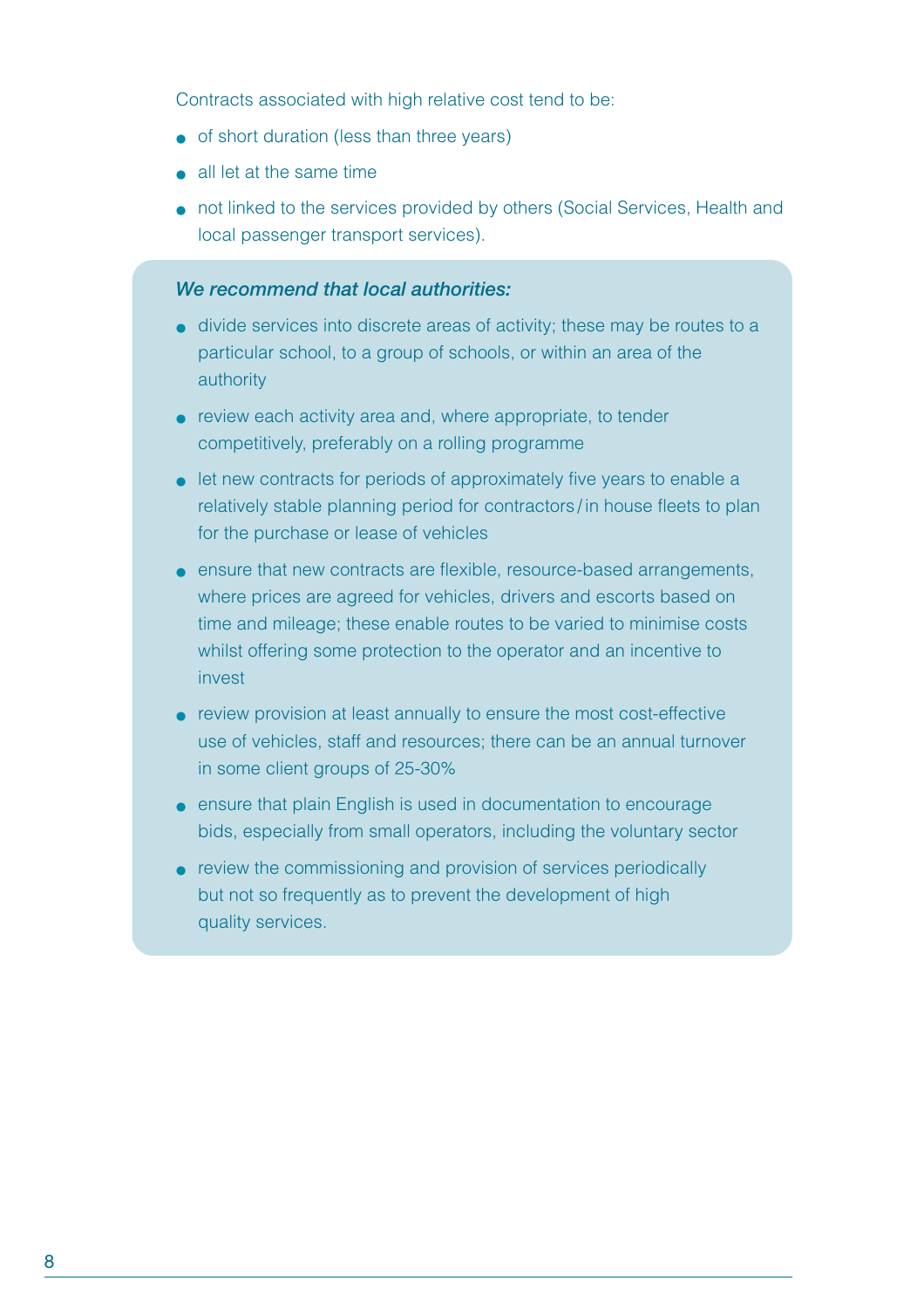In Cambridgeshire contracts are subject to tender every 5 years, with 20% of routes considered annually. Whilst contracts are for individual routes, they are offered for tender on an area basis so that operators may put contracts together to provide economies of scale. All routes to schools in an area are subject to tender at the same time. Operators may tender for some or all of the routes in an area. There is no in-house fleet with all services provided externally. Contracts are flexible and may be extended or reduced. Cambridgeshire used to let contracts for three years but has recently changed to five years for three main reasons:

- Change is often difficult for pupils with special needs and the move to five years reflects concerns expressed by parents whilst still allowing the market to be tested on a periodic basis.
- It is said to be easier to control costs with a staggered process. Existing contracts are inflated year on year in line with the Transport Index, currently running at 2.3%. Increased costs of 8% have been incurred for new contracts.
- Operators have more confidence and security and this is increasingly reflected in both tender prices and investment.

For further information contact Paul Nelson, Education Transport Manager on **01223 717746** or by e-mail at **paul.nelson@cambridgeshire.gov.uk**

#### **In-house fleets**

Some LAs maintain in-house services. Whilst there is some evidence that these can be relatively expensive if most special transport is provided in this way, some LAs maintain small fleets in order to influence market costs and to ensure the availability of accessible vehicles in some areas. Others have found it difficult to procure suitable services externally.

#### *Where in-house fleets are maintained we recommend that they are:*

- service providers only and do not commission routes or other services
- subject to periodic competitive tender as outlined above (on a route / area basis)
- used to provide transport services across the authority including for social services
- encouraged to maximise income by providing services for schools and other agencies, such as Health and Social Services, at market rates.

Routes should be regularly benchmarked against private sector costs to ensure that they remain competitive.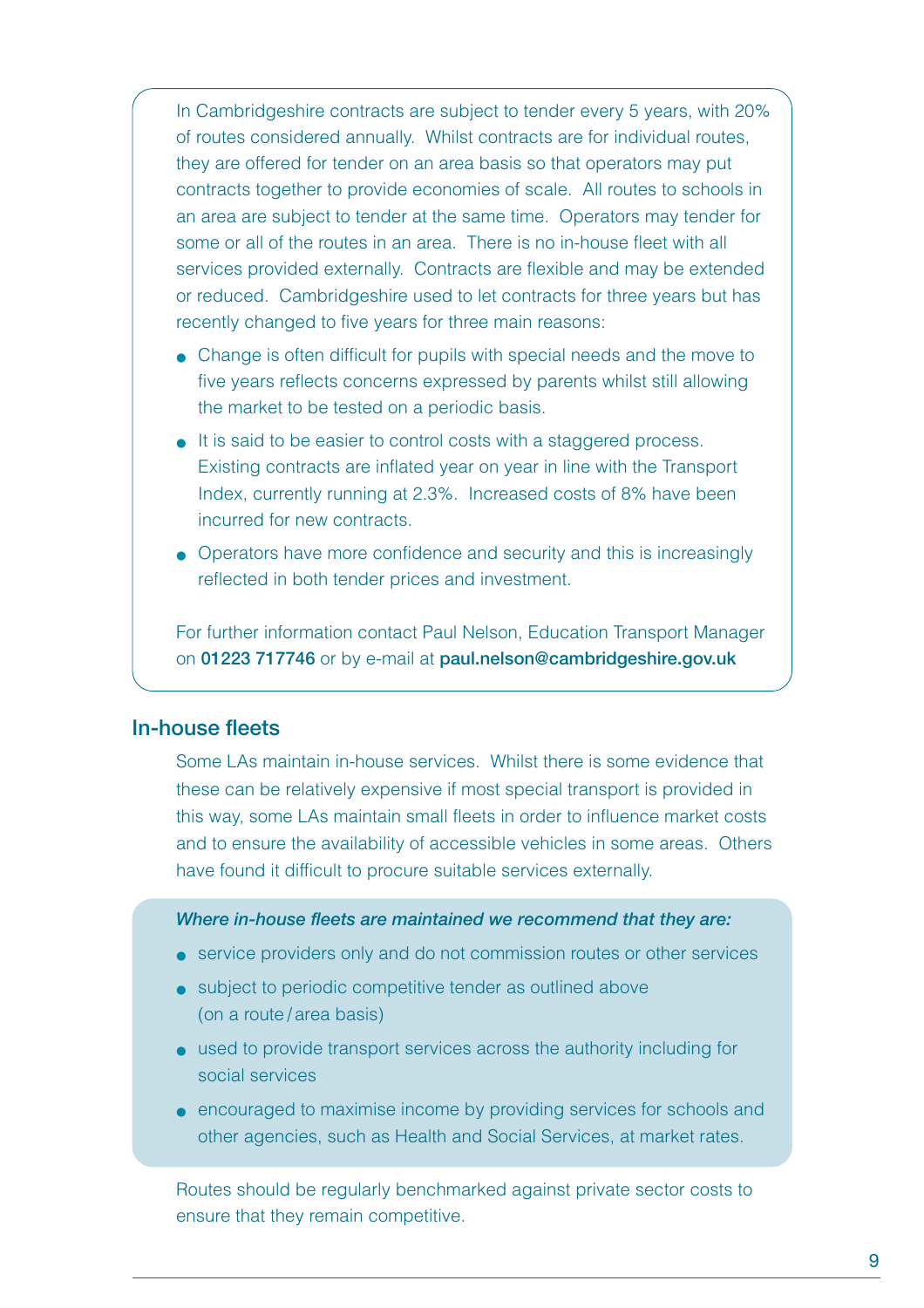#### **Consultation**

*We recommend that parents and carers:*

• are always consulted as part of the procurement process; it is also good practice to consult pupils.

A review of transport policy for children and young people with special educational needs has recently been completed in Leeds. Careful steps were taken to involve parents in the review. The Parent Partnership Service facilitated meetings in each of the districts used for administrative and planning purposes. Many parents were positive about wanting more independence for their children. Ongoing consultation arrangements, facilitated by Parent Partnership, have since been established. For further information contact Wendy Winterburn, Parent Partnership Officer at **wendy.winterburn@educationleeds.co.uk**

#### **1.3 Financial Management and Control**

The relationship between the authorisation of entitlement, the travel solution and expenditure on services varies considerably between local authorities.

This section recommends a number of approaches to sound financial management and control. It draws on the evidence and data gathered during the investigation into costs of special travel assistance for pupils with SEN and / or disabilities.

| We recommend that local authorities:               |                                                                                                                                                                                                                                                                                                                                                                                                                            |
|----------------------------------------------------|----------------------------------------------------------------------------------------------------------------------------------------------------------------------------------------------------------------------------------------------------------------------------------------------------------------------------------------------------------------------------------------------------------------------------|
| Assessment and<br>authorisation of<br>entitlements | • Ensure that there is a close relationship between<br>those who assess and authorise entitlement and<br>financial responsibility<br>Many LAs find it helpful for the senior officer<br>responsible for entitlement also to be the<br>Responsible Officer for the special travel assistance<br>budget<br>• Ensure that one senior officer has an overview of<br>all expenditure commitments and their impact on<br>budget. |
|                                                    |                                                                                                                                                                                                                                                                                                                                                                                                                            |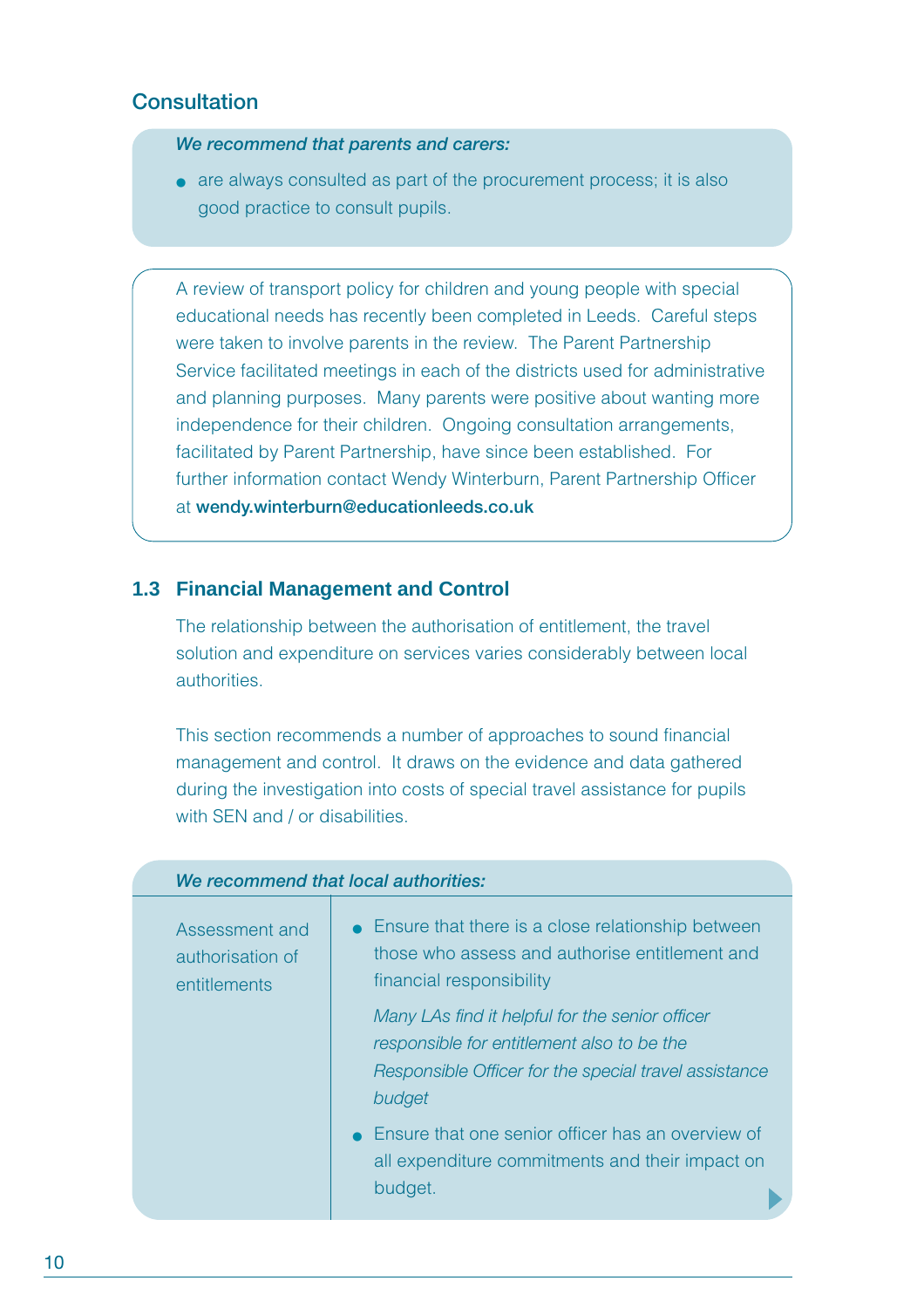| Cost centre<br>management | Consider the arrangements for cost centre<br>management                                                                                                                                                                                                                                                                                                                                                                                                                                                                              |
|---------------------------|--------------------------------------------------------------------------------------------------------------------------------------------------------------------------------------------------------------------------------------------------------------------------------------------------------------------------------------------------------------------------------------------------------------------------------------------------------------------------------------------------------------------------------------|
|                           | Analyse cost by activity such as:<br>- special/medical/health needs in mainstream<br>school<br>resourced provision/units in mainstream school<br>- special schools<br>- Pupil Referral Units <sup>6</sup><br>- out of area schools<br>- Post-16 travel to sixth forms and colleges<br>Analyse cost by type of solution such as:<br>- vehicle type<br>- in-house<br>contractor<br>- travel pass.                                                                                                                                      |
| Monitoring                | Produce monthly monitoring reports with in-year<br>forecasts for the Responsible Budget Officer<br>(RBO), the Transport Coordinator and the officer<br>responsible for assessing entitlement (if different<br>from RBO)<br>Make arrangements for periodic budget challenge<br>by senior officers and/or Elected Members<br>Report significant variances through the RBO to                                                                                                                                                           |
| Forward planning          | senior officers and Elected Members.<br>Have robust arrangements for estimating and<br>planning budget requirements for subsequent<br>financial years. These should cover accurate<br>estimates of activity levels, including:<br>current provision and known commitments<br>planned changes to provision, policy or<br>entitlement<br>expected cost of providing the above services<br>per day multiplied by the number of days that<br>services will be required (these can be<br>significantly different between financial years) |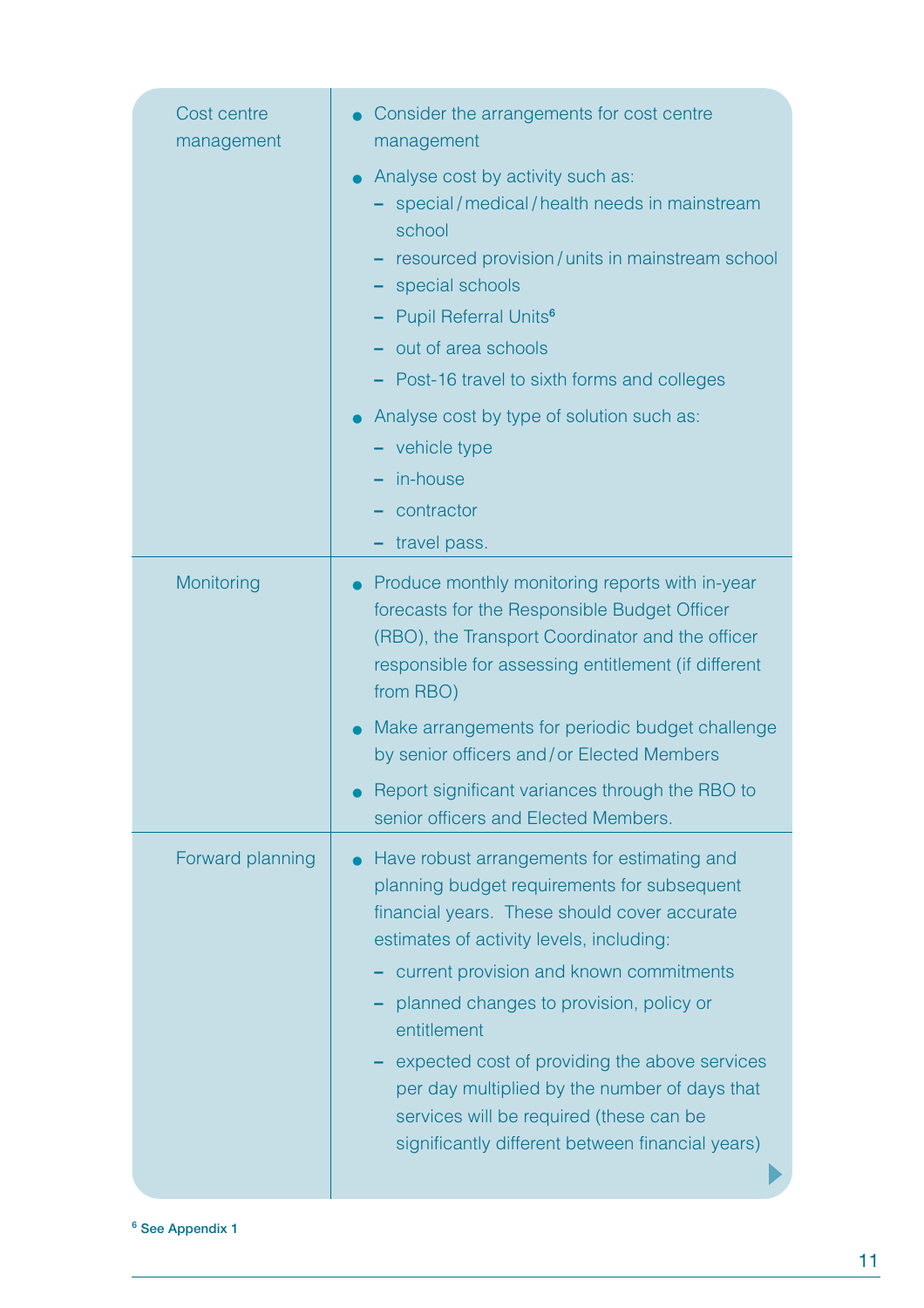| Forward planning | - expected change/increase in cost due to<br>planned procurement exercises                                                                                                               |
|------------------|------------------------------------------------------------------------------------------------------------------------------------------------------------------------------------------|
|                  | - an element for inflation - it is recommended<br>that this is built into contracts and service level<br>agreements and is based upon the transport<br>element of the Retail Price Index |
|                  | • Prepare an accurate estimate for the next financial<br>year as part of the annual budget revision and<br>planning cycle<br>• Make projections for a further two financial years.       |

In the London Borough of Brent the budget for SEN transport has been under pressure and placed on a 'hotspots' monitoring list. This is considered every month by the Strategic Finance Group (a group of senior finance officers from all council departments, chaired by the Director of Finance). The Director of Finance uses the hotspots list to report to Elected Members. The list is also reported quarterly to the Policy Coordination Group that includes the Council Executive, Directors and the Chief Executive.

For further information contact **Deborah.Mulley@brent.gov.uk**

#### **1.4 Benchmarking and reporting of expenditure through Section 52**

Resources for SEN transport for pupils of statutory school age and below are within the LA budget block. It is essential that for monitoring and benchmarking purposes expenditure on special travel arrangements are reported accurately through Section 52. Revised guidance will be available in due course and it is anticipated that new reporting arrangements will be introduced from April 2005. Expenditure on ordinary home to school travel arrangements will, in future, be reported separately from the costs associated with pupils where special transport assistance is provided. A definition of the activities associated with special transport assistance is attached as Appendix 1.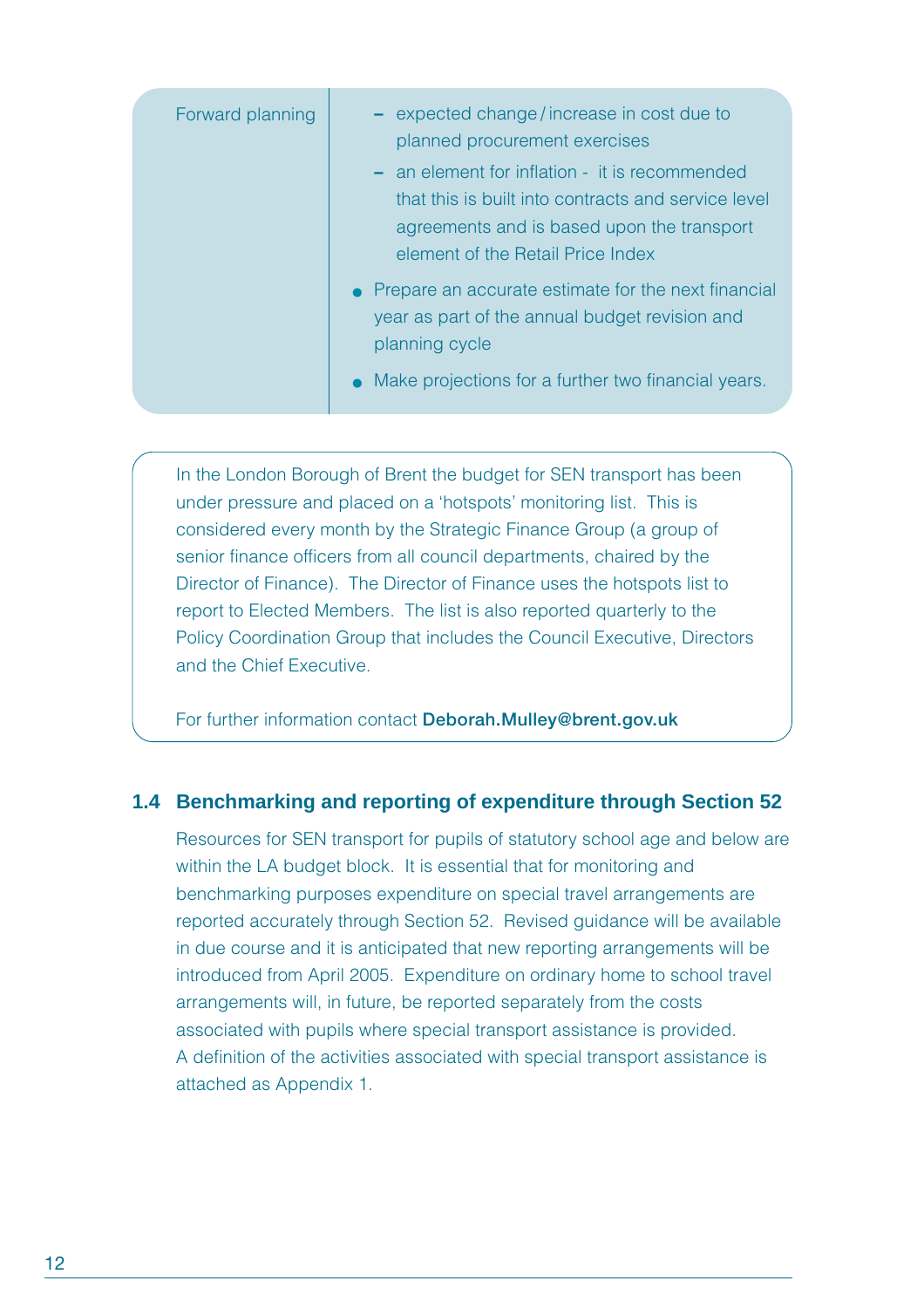# 2 Developing Effective Services

#### **2.1 Responsibilities of parents and carers**

Parents and carers are responsible for ensuring that their children attend school. Travel assistance may be required to help parents and carers discharge their duties. Some LAs have found it helpful to ask parents to apply for assistance with travel instead of providing transport as a result of statutory assessment or admission to special school. For most pupils it is their individual needs, rather than whether or not a statement is held, that should determine how home to school travel arrangements are made.

#### **2.2 Entitlement**

In the majority of LAs, entitlement to special travel assistance is determined by the SEN manager working to criteria that are clearly set out in policy. Decisions should be evidence based and made following an individual assessment of need. Some LAs use the SEN panel to provide advice to the SEN manager on entitlement.

#### **2.3 Determining the travel solution**

Where entitlement is agreed, assistance should be provided in the least restrictive way possible and in accordance with local travel schemes. Alternatives might include paying for or providing:

- travel training support to enable pupils to learn to use public transport or to travel independently
- a travel pass
- a parent with a mileage payment to transport the pupil themselves
- a walking travel escort
- an escort to accompany a pupil on public transport
- transport from a pick up point
- home to school transport.

The following questions, for example, might be considered when determining a travel solution:

- Is the pupil able to walk or cycle on their own?
- Would the pupil be able to walk or cycle if given some support / training?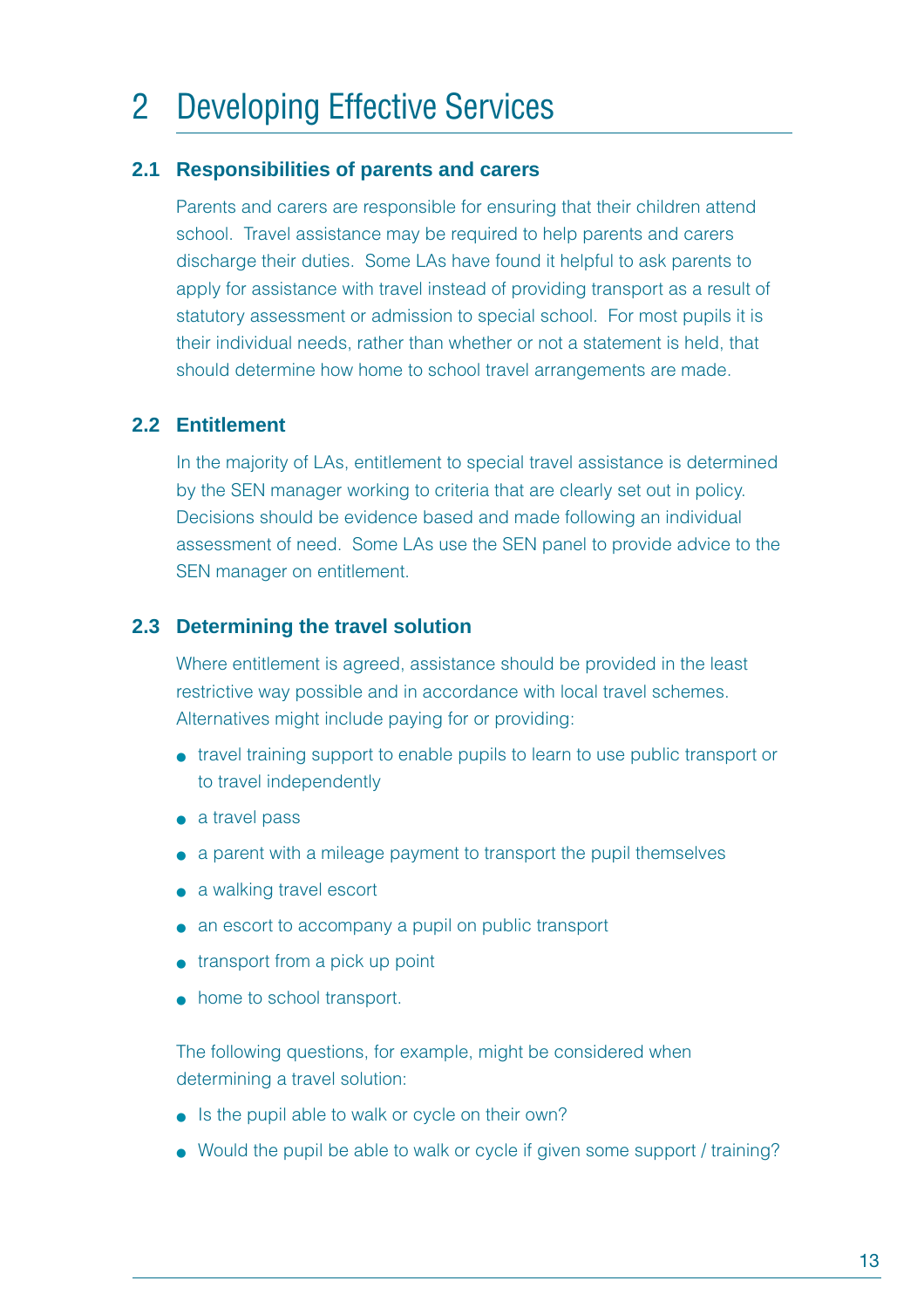- Is the pupil able to use public transport on their own?
- Would the pupil be able to use public transport if given some support / training?

*If not then home to school transport may be required.*

- Can this be on a mainstream contract vehicle?
- Could this be from a pick up point?
- Could this be on a small shared vehicle (with / without an escort)?
- Is a wheelchair accessible vehicle required?

#### *We recommend that local authorities:*

- carry out risk assessments before home to school travel services are provided
- provide the least restrictive form of home to school travel for each individual pupil
- ensure that remaining risks are managed effectively and ensure safe care.

North Lincolnshire and Cumbria carry out risk assessments on all pupils who are entitled to assistance with transport on the grounds of special educational need, medical need or disability. These help to determine:

- the travel solution including type of vehicle (if any)
- whether escorts are required
- any specific training that is required
- whether dedicated care plans are required.

Assessments are updated annually and also take account of the mix of pupils travelling on vehicles.

For further information on the approach in North Lincolnshire contact Ruth Bohin at **Ruth.Bohin@northlincs.gov.uk**

For information on the approach in Cumbria contact Lynda Johnston at **lynda.johnston@cumbriacc.gov.uk**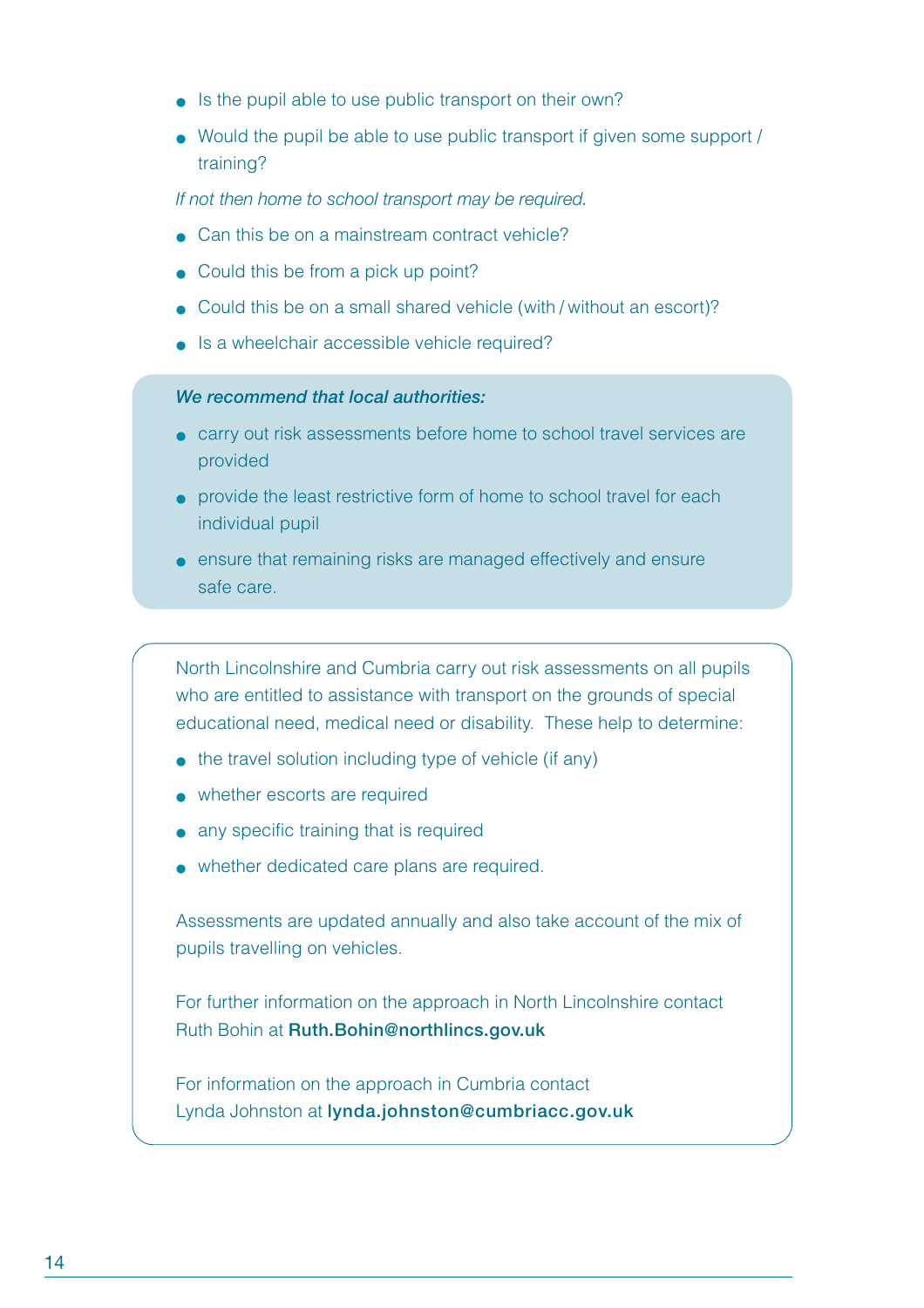#### **2.4 Coordination of home to school travel**

*We recommend that local authorities introduce a travel coordination role within their structures. Ideally this function is responsible for:*

- undertaking the assessment and management of risk in respect of each pupil entitled to travel assistance, liaising with the officers assessing entitlement
- determining the appropriate travel solution for each eligible pupil
- commissioning / procurement of services in liaison with the LA procurement unit
- regular and ongoing route planning and review using Geographical Information System (GIS) route planning software and local knowledge
- information to parents and carers in liaison with the officers responsible for entitlement
- training or training standards for both drivers and escorts
- service standards and quality assurance including regular monitoring, and feedback from users of services including pupils and their parents and carers
- maintaining sound financial information and providing feedback to senior officers.

Ideally this role should be separate from any in-house services so that commissioning arrangements can be the same as for external operators.

It is helpful if the travel coordinator is also responsible for procuring transport on behalf of Social Services and is linked to the operation and commissioning of local passenger transport services.

A model for the management of services is outlined on the next page.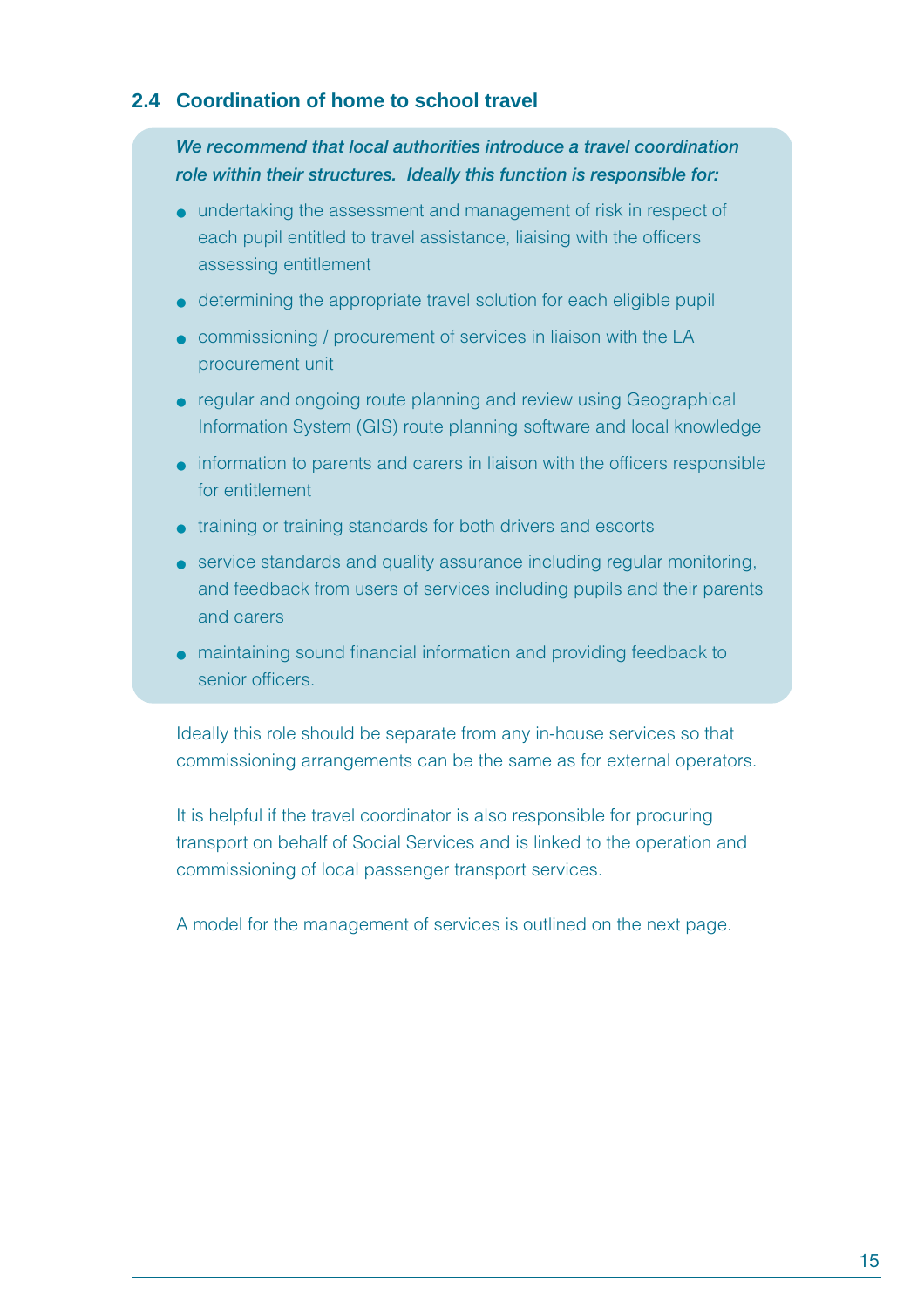

#### **A model for the effective management of special travel assistance**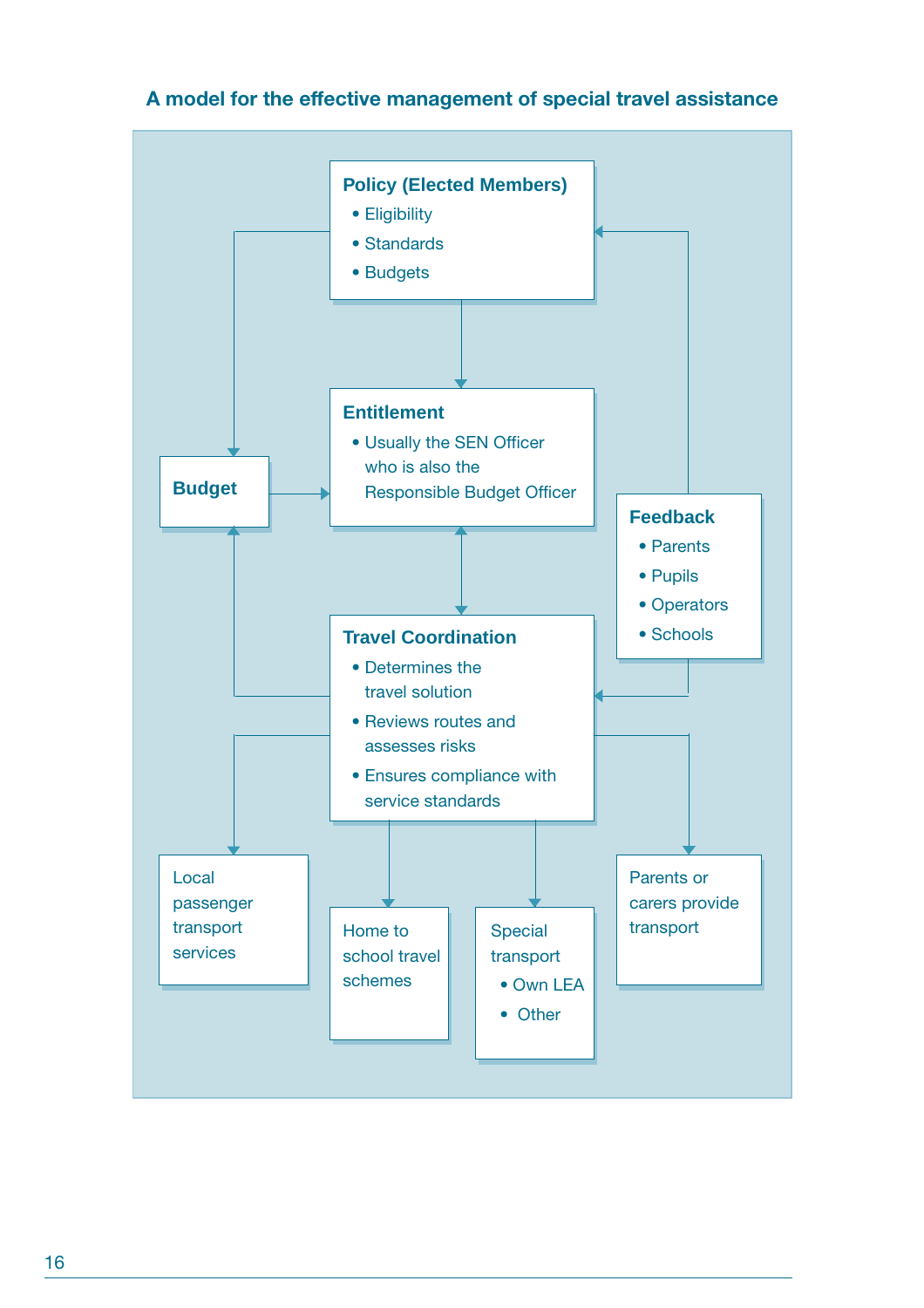#### **2.5 Review of home to school travel arrangements**

The investigation into the costs of SEN transport found that some LAs review all pupils' travel needs at least annually to determine safe travel arrangements and whether or not special travel assistance is still required. Others in the sample did not do this and tended to continue to provide services for the remainder of the pupil's school career based upon the original assessment of entitlement.

#### *We recommend that:*

- the travel needs of each eligible pupil are reviewed at least annually to ensure that the provision made is appropriate for their assessed needs
- pupils should always travel by using mainstream arrangements and local travel schemes where they can.

Shropshire's transport team includes two Transport Review Officers who have specific responsibilities for the continual review of services and routes. This ensures that the LA meets the needs of pupils and continues to provide value for money. The Review Team is separate from day-to-day operations and works in a dynamic pupil and transport environment. It is tasked to meet specific annual cash savings. It provides a check on the provision of home to school transport and, as part of this process, maintains a close relationship with schools to ensure that any changing needs in the pupil population can be reflected in changes in transport provision as quickly as possible.

For further information contact Mick Gadd at **Michael.Gadd@shropshire-cc.gov.uk** or Chris Purcell at **Chris.Purcell@shropshire-cc.gov.uk**

#### **2.6 Linking home and school**

*We recommend that, when transport is arranged, parents and carers should be provided with information that:*

- sets out the time and location that their child or young person will be picked up
- clarifies that it is the responsibility of the parent or carer to ensure that the pupil is ready on time - pupils should be ready five minutes before the pick up time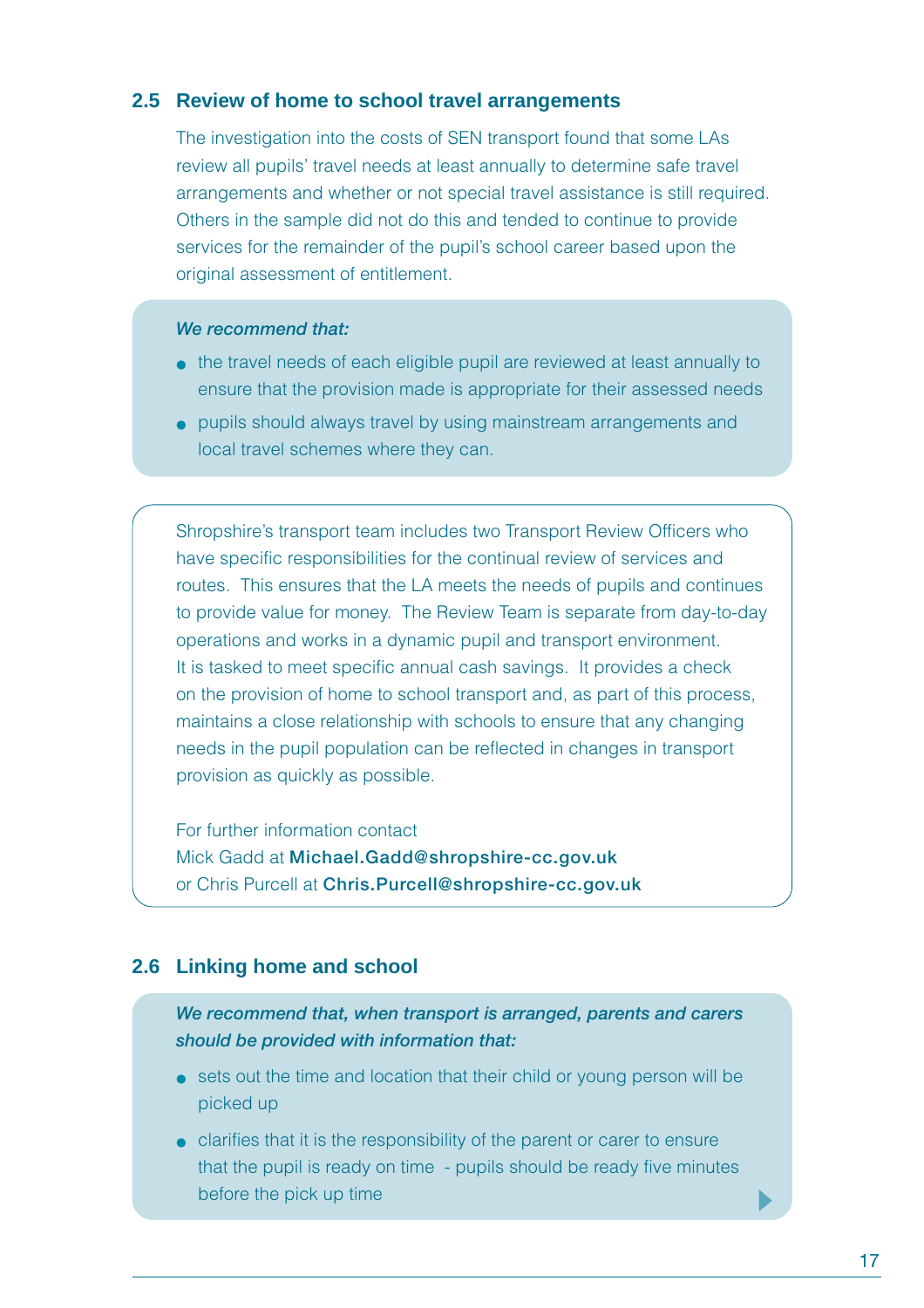- specifies the maximum time that a vehicle will be able to wait at a pick up point
- specifies the return drop off location and time and makes clear that it is the responsibility of parents and carers to be there
- states that that the parent or carer should contact transport services if their child is not able to travel – a contact telephone number should be provided
- states how parents and carers will be contacted in case of emergency, if their child is ill or should an extended delay or disruption to transport services occur.

For some pupils the journey to and from school can have significant impact on the quality of the school day or evening at home.

#### *For pupils with severe learning difficulties we recommend that local authorities:*

- $\bullet$  ensure that drivers and escorts are known to parents  $-$  ideally they should have been to visit prior to transporting the child or young person. Their details, including contact numbers for the operator, should be in any letter setting out transport arrangements
- maintain stable staffing over time and avoid unnecessary changes of personnel. For some pupils, including those with complex autistic spectrum disorders, any changes need to be explained and planned in advance. Contracts need to make clear if only specific staff should be used
- encourage schools and transport services to have a home-school liaison diary for each child so that parents and school staff are able to report on any issues that the other should know about
- ensure that journey times are reasonable and that undue stress is not caused by extended periods on vehicles.

#### **2.7 Encouraging independence**

The Transport Partnership Fund allocated to each Post 16 Transport Partnership can be used to support travel training for students in Years 10 and above. Travel training should be undertaken at suitable times and places in order to address the difficulties of travel, for example travelling at busy times and in busy places. Blind and partially sighted pupils may also need mobility training as part of their travel training.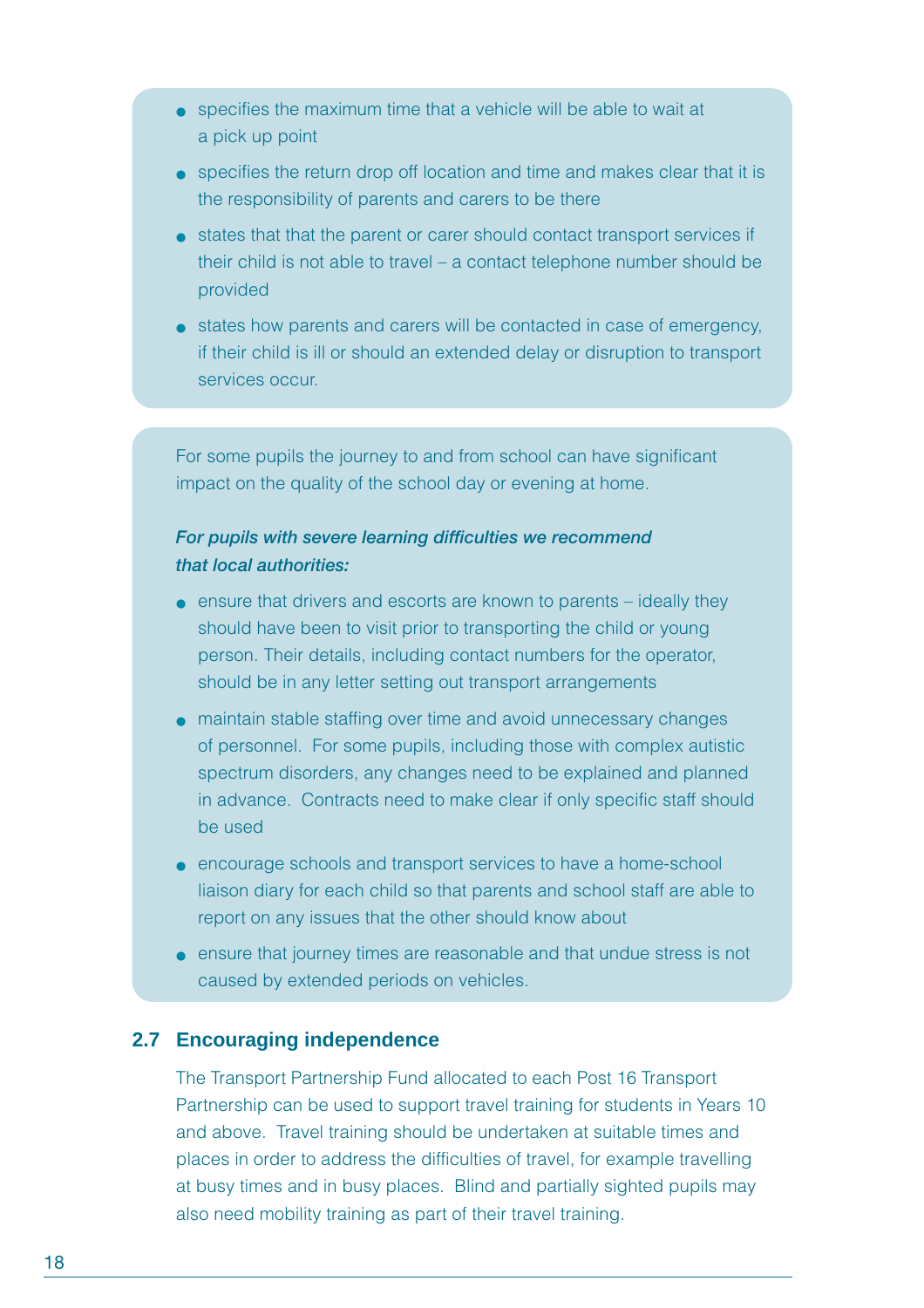The Hackney Learning Trust operates a 'Travel Training' scheme for escorts and teaching assistants. They are invited to become travel trainers, helping older students to become independent travellers. To date 6 members of staff have taken part in the programme and 25 students are now travelling independently (who had previously travelled on dedicated provision).

Hackney Learning Trust also ensures that the provision of SEN transport is reviewed annually. Arrangements are varied where possible to support independent travel.

For further information contact Penny Dixie at **Penny.Dixie@learningtrust.co.uk**

Similarly the London Borough of Tower Hamlets has used Pathfinder resources to develop a travel training scheme involving 15 young people. Kensington and Chelsea has also successfully introduced 'walking buses' using Behaviour Improvement Programme resources.

As part of the Department for Education and Skills funded Transport Pathfinder Initiative, Kingston Upon Hull has produced a special pack advocating the advantages of independent travel to students with disabilities and learning difficulties. Working closely with the Inclusion Service, Hull City Council's Learning Services brought in a freelance writer with a background in education and set about preparing supportive information to train and encourage students to use public transport. The pack *'Getting There!'* comprises a specially written book, titled *'Audition'*, and an accompanying teaching pack that has been successfully piloted with Key Stage 3 and 4 pupils. The aims of the pack are:

- to enable parents, teachers and other professionals to understand that most young people can travel independently
- to provide a range of high quality materials to ensure this understanding is translated into good practice
- to establish a structure that ensures continued promotion of the benefits of independent travel.

Hull have now produced an accompanying parents pack because they found that it is often concerns and objections from parents that prevent young people from travelling independently.

Copies of the pack may be obtained from the Department for Education and Skills information helpline, telephone **0845 60 222 60**. Materials are available as follows:

- $\bullet$  Gettting There! toolkit for teachers
- $\bullet$  Audition reader for pupils
- Getting Here pack for parents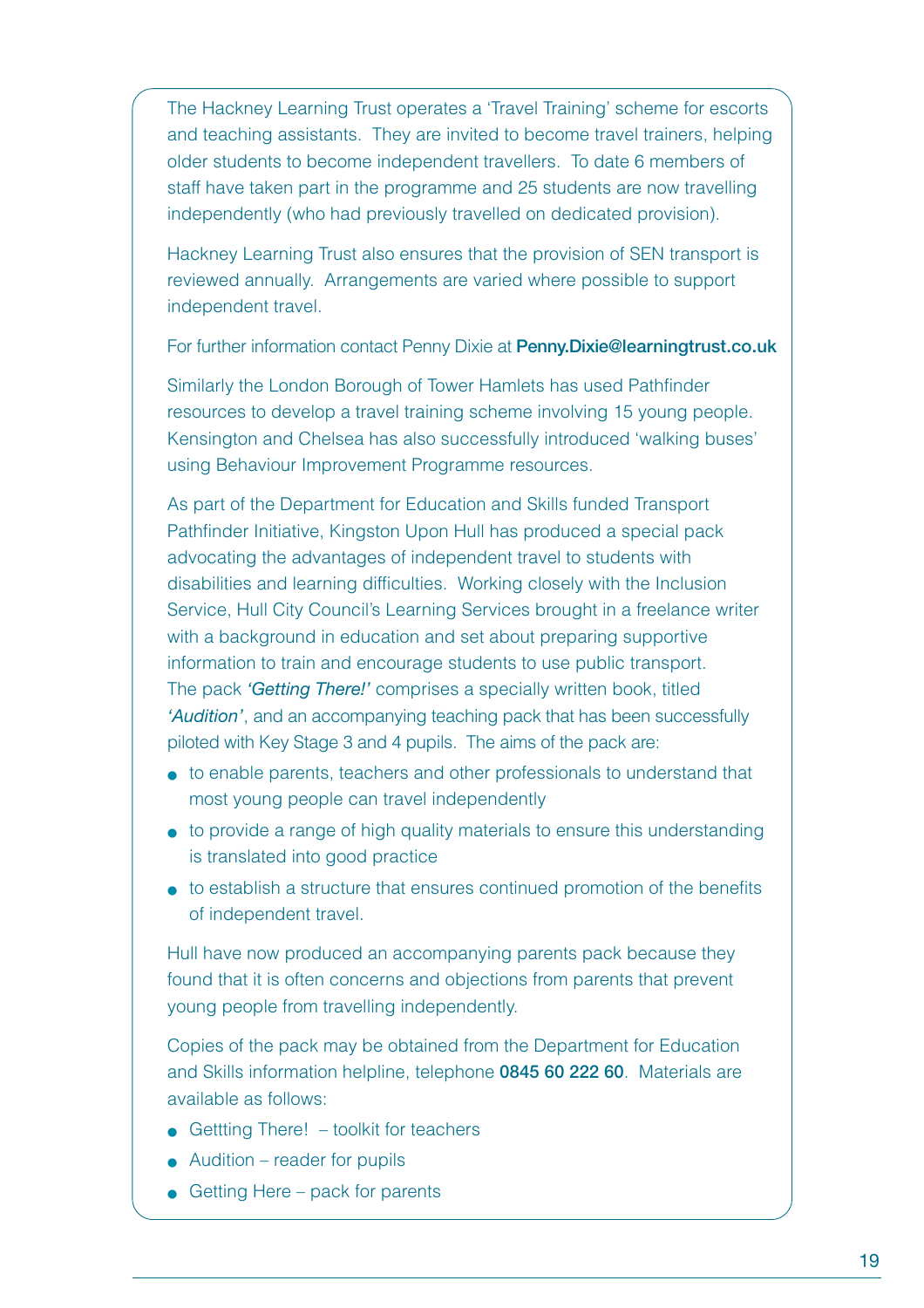#### **2.8 Route planning and review**

The number and needs of pupils who travel on SEN transport services can change frequently with significant impact on cost and availability of vehicles. Most LAs review routes at least annually but an increasing number consider altering journeys whenever a change occurs.

We recommend that GIS route planning software packages are used to support route planning and review but:

- they should be appropriate for purpose (for example, some very expensive packages may be appropriate to the operation of community transport services where vehicles can be diverted whilst on route but may not be cost-effective for the operation of home to school transport)
- introduction should be supported by high quality training and time should be given to enable the system to be used effectively.

#### **2.9 Integrating services**

Following the publication of the Green Paper, Every Child Matters**<sup>7</sup>** and the Children Bill (2004), LAs will be developing more integrated and cohesive children's services. The SEN Transport Investigation demonstrated that there are benefits from linking transport services provided by education, social services, health and local passenger transport services. Integrating passenger transport services can:

- improve vehicle utilisation rates and reduce down time
- reduce the unit costs of journeys as expenditure on vehicles and staff is offset against more activities
- enable other passenger transport services and travel schemes to be planned and used as the transport solution for some children and young people with more complex needs.

**7 Every Child Matters: A Green Paper, HMSO (2003)**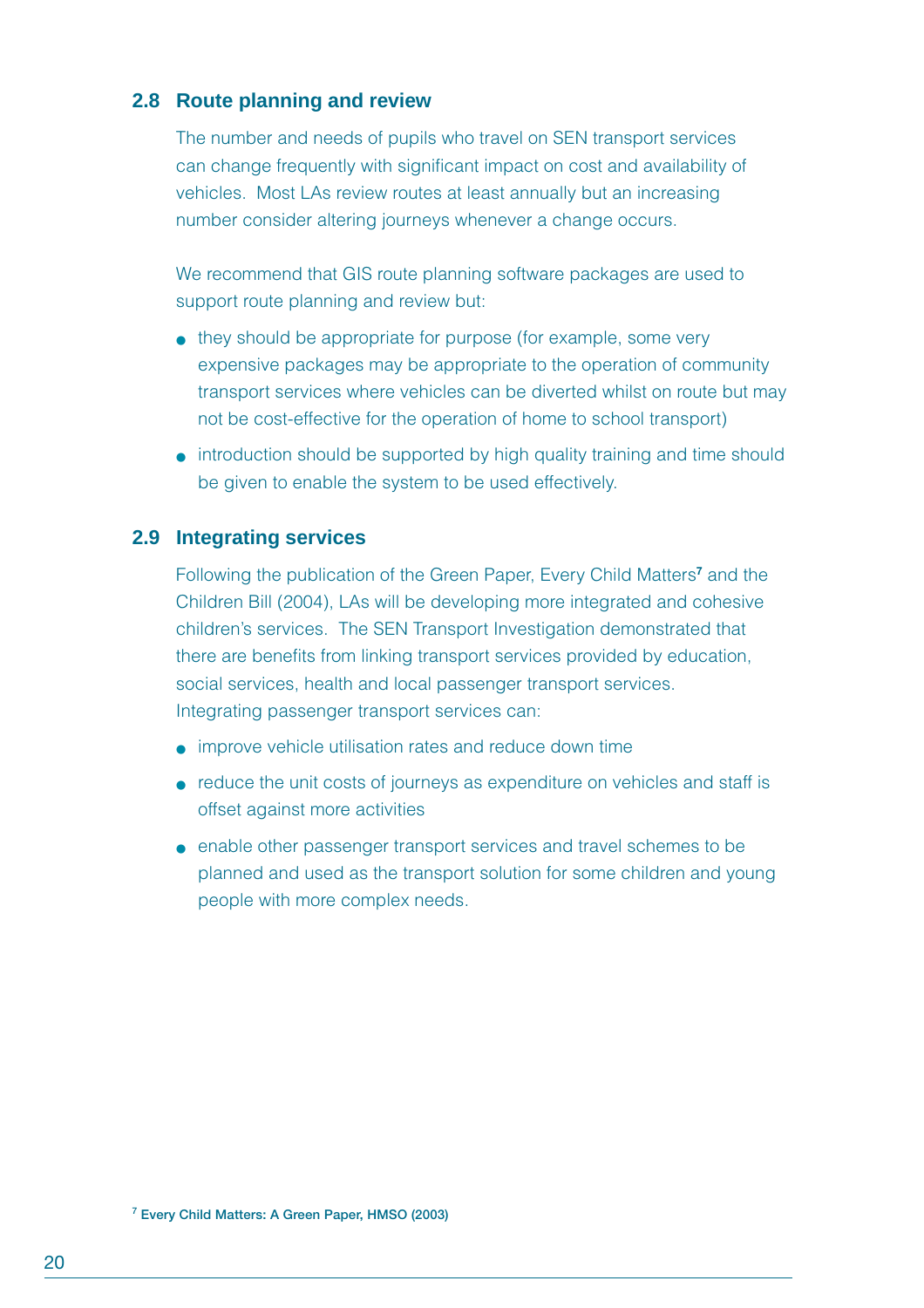West Yorkshire Passenger Transport Executive has recently been successful with a multi-million pound bid to pilot Yellow Bus Services in West Yorkshire over the next three years. Education Leeds will be involved in the scheme with six new yellow buses coming into service on mainstream journeys in Garforth and Otley areas in the autumn term 2004. The specification for the vehicles is such that some children and young people with special needs will be able to use them and travel to and from school alongside their peers.

For further information contact Gill Cook, Transport Manager at **Gill.Cook@educationleeds.co.uk**

*We recommend that when developing integrated services local authorities should consider:*

- $\bullet$  the timing of school days some LAs have found that slight staggering of school opening times can improve vehicle usage
- $\bullet$  the timing of day provision for adults often these clash with school opening and closure times but some LAs have found that it is possible to vary these
- whether some vehicles could be used to provide patient transport to local health provision.

#### **2.10 Linking services with those provided by other local authorities**

It is often the case that neighbouring authorities place children at the same out of area schools. Financial savings can be achieved when LAs coordinate journeys with each other to minimise the number of vehicles involved.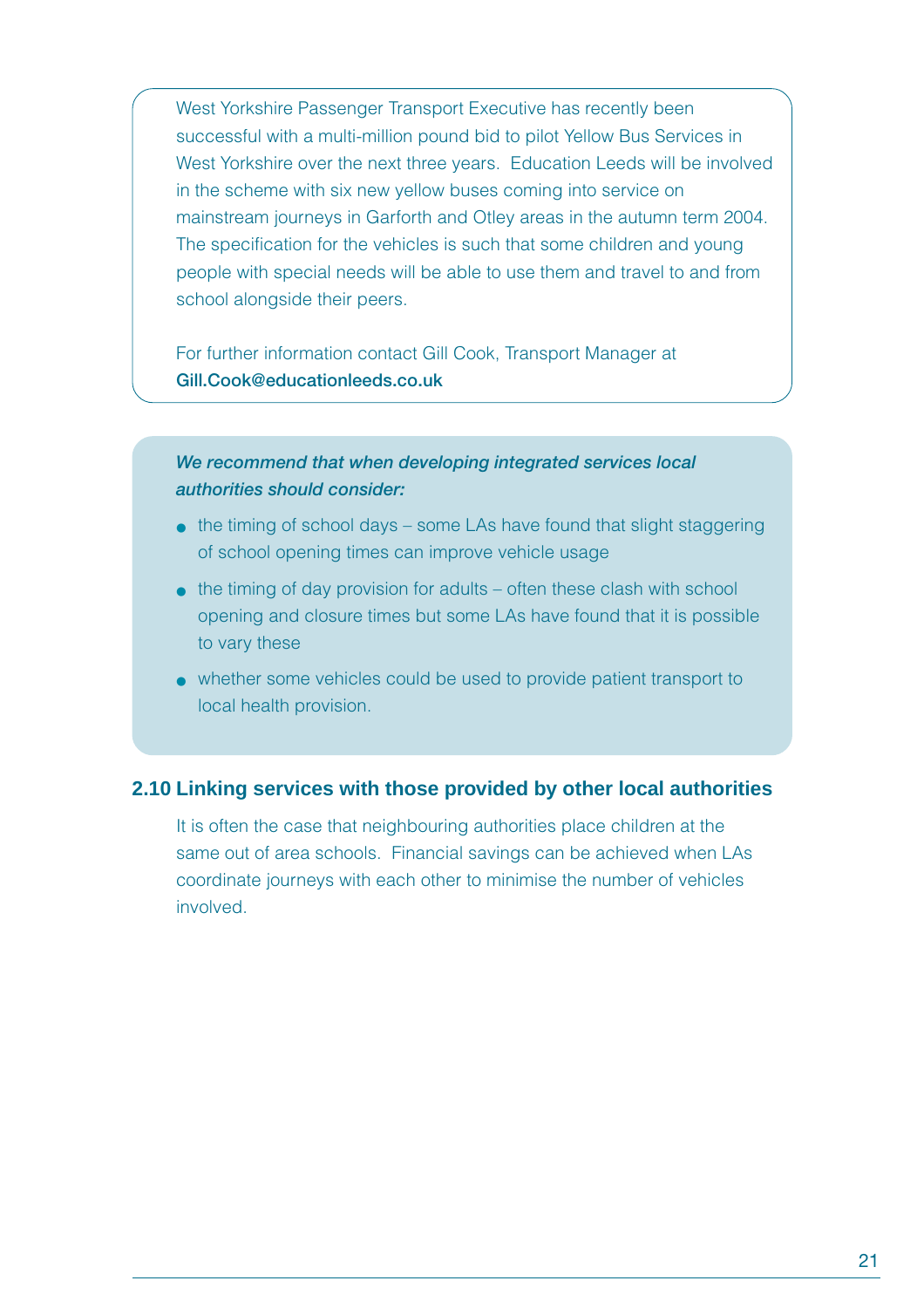## 3 Service Standards and Health and Safety

The SEN Transport Investigation found that service standards vary considerably between LAs. This section sets out a checklist of minimum standards that should apply to the operation of all special transport services whether provided in-house or through contractors.

Cumbria determines transport needs for individuals through a team approach including a member of their health and safety team. The team has developed a risk assessment programme, in conjunction with schools, to ensure that transport provision takes into account the specific issue of safe travel for each pupil.

For information on the approach in Cumbria contact Lynda Johnston at **lynda.johnston@cumbriacc.gov.uk**

| <b>Service Standard</b>                 | <b>Actions Required</b>                                                                                                                                                                                               |
|-----------------------------------------|-----------------------------------------------------------------------------------------------------------------------------------------------------------------------------------------------------------------------|
| Vehicle standards<br>and maintenance    | • All standards and requirements should be set out<br>in contracts or service level agreements (where<br>in-house vehicles are used)                                                                                  |
|                                         | • All operators must comply with vehicle licensing,<br>insurance and taxation requirements as well as<br>Vehicle Construction and Use Regulations.                                                                    |
| Provision of mobile<br>phones or radios | • All vehicles should have a means of<br>communication available for use in emergencies.                                                                                                                              |
| Journey times                           | Journeys should minimise stress and LAs should<br>$\bullet$<br>establish a service standard for the maximum time<br>that pupils should be on vehicles. Most LAs set a<br>target standard of between 45 and 75 minutes |
|                                         | • For each journey, the assessment should consider<br>whether a passenger assistant is required in<br>addition to the driver                                                                                          |
|                                         | Where journeys are longer, for example in rural<br>locations or to out of area schools, breaks should<br>be specified in the standards                                                                                |

*We recommend that local authorities ensure full compliance with the following minimum service standards and health and safety requirements:*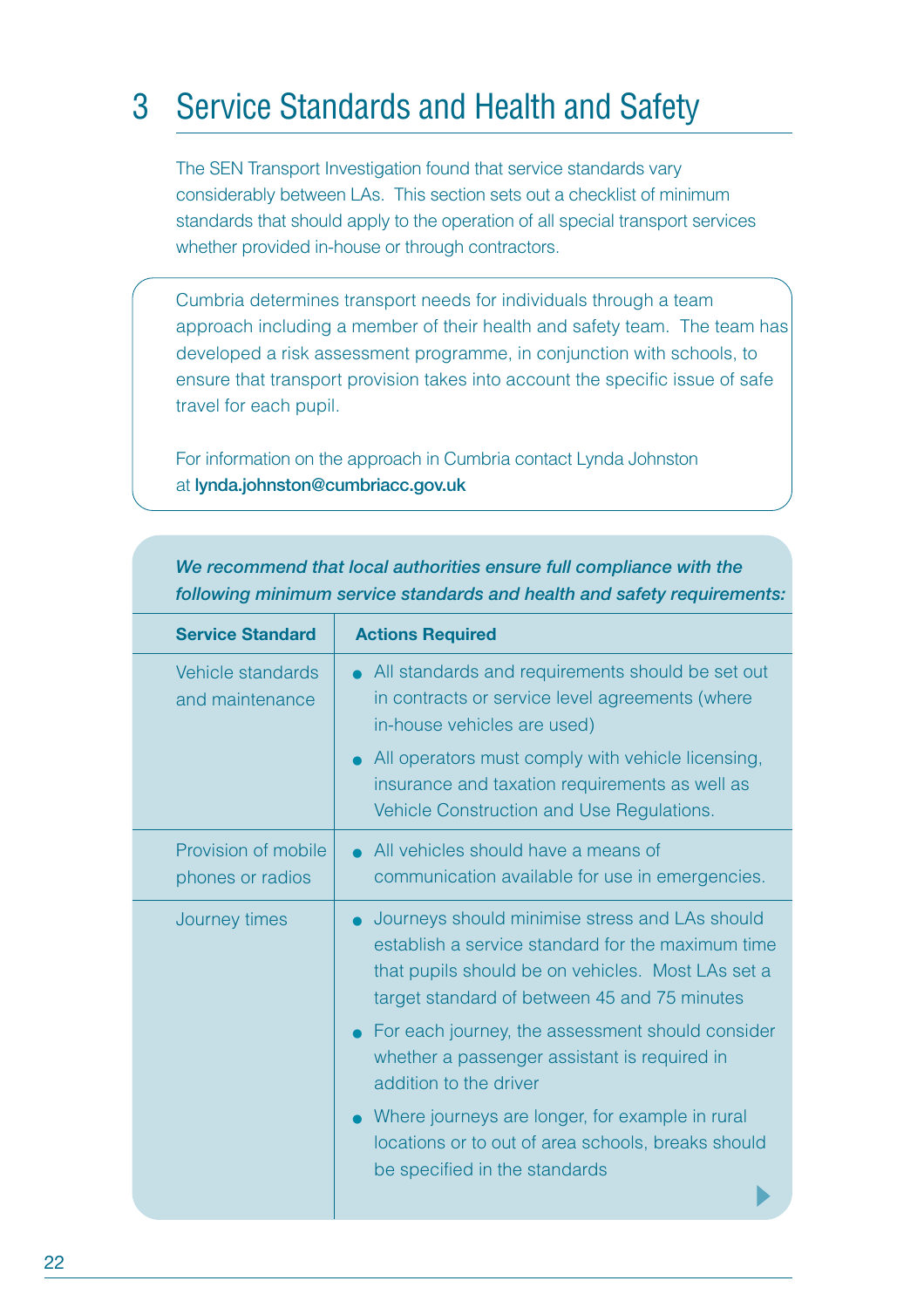| Emergency<br>procedure<br>information                          | <b>Essential information and contact details should</b><br>be carried on vehicles and known to drivers and<br>escorts. Pupils should normally remain on<br>vehicles unless it is unsafe for them to do so.                                                                                                                                  |
|----------------------------------------------------------------|---------------------------------------------------------------------------------------------------------------------------------------------------------------------------------------------------------------------------------------------------------------------------------------------------------------------------------------------|
| <b>Criminal Record</b><br><b>Bureau (CRB)</b><br>checks        | All drivers and escorts must have positive<br>$\bullet$<br>enhanced CRB clearance prior to working with<br>pupils.                                                                                                                                                                                                                          |
| Photo<br>identification                                        | All drivers and escorts should carry photo<br>identification at all times.                                                                                                                                                                                                                                                                  |
| Minimum<br>standards of<br>training for drivers<br>and escorts | • It is recommended that all drivers of appropriate<br>vehicles take Minibus Awareness Training (MIDAS)<br>or training to a similar standard and that it be<br>updated every four years                                                                                                                                                     |
|                                                                | Similarly, it is recommended that all escorts take<br>$\bullet$<br>Passenger Transport Assistance Training (PAT) or a<br>similar accredited course                                                                                                                                                                                          |
|                                                                | Details of the above training programmes can be<br>obtained from the Community Transport Association<br>at www.communitytransport.com or<br>telephone 0870 7743586                                                                                                                                                                          |
|                                                                | Additional training may be required in some<br>circumstances. This may include conflict<br>resolution, safe handling and working with<br>children with particular medical conditions or<br>disabilities.                                                                                                                                    |
| Assessment and<br>management of<br>risk                        | The responsible officer must consider the needs<br>of each pupil. This must take account of<br>additional needs including:<br>medical / health related needs<br>mobility<br>-<br>wheelchair where used (type and anchorage<br>arrangements)<br>special seat belts / chairs<br>access<br>behaviour<br>safe handling and lifting requirements |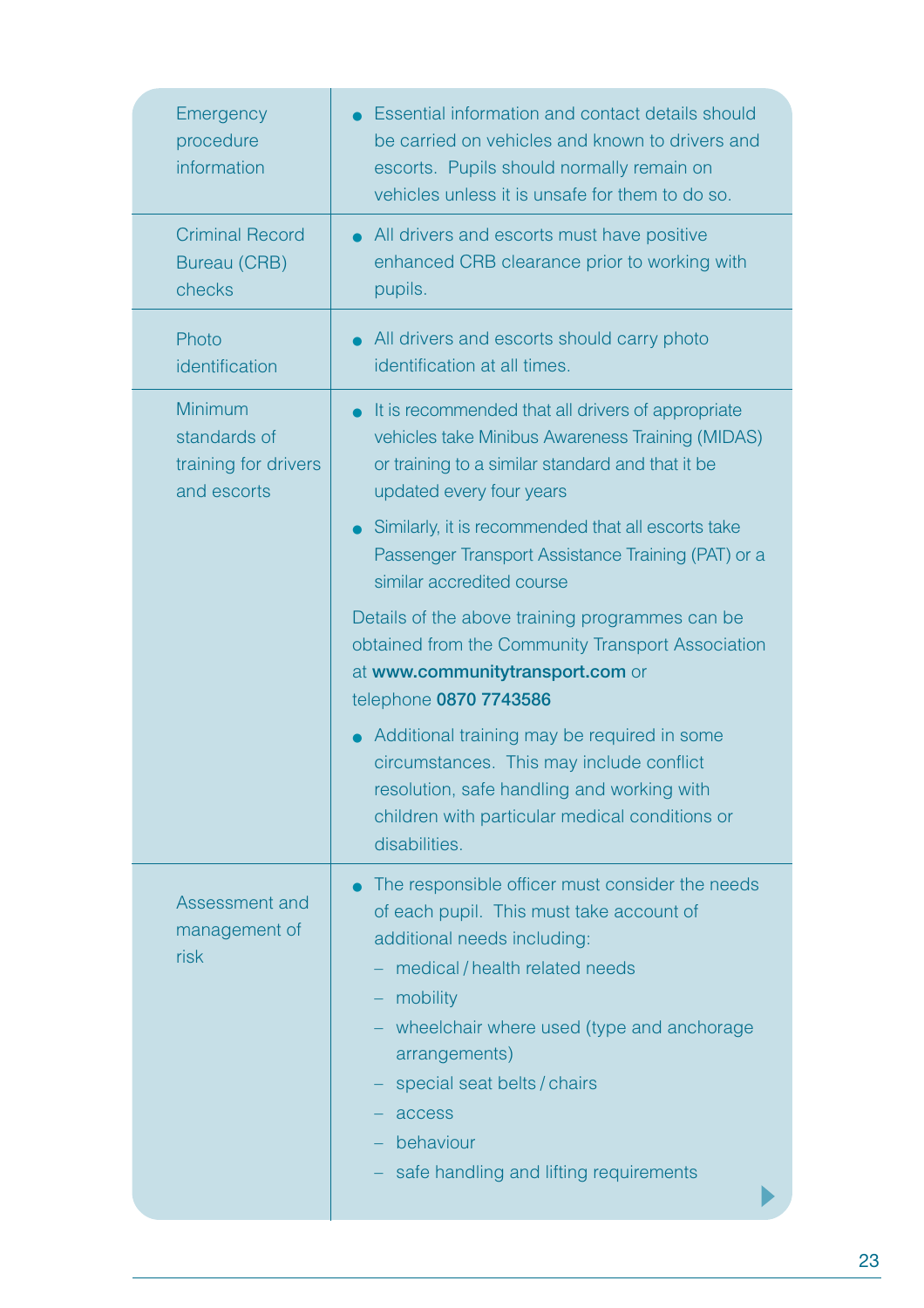| Assessment and<br>management of<br>risk | Individual pupil requirements should be reviewed<br>regularly. This should be repeated whenever<br>there is a change in their needs, in order to assess<br>whether the level of provision remains appropriate.<br>A review period should be stated in the risk<br>assessment.                                                                                                                                                          |
|-----------------------------------------|----------------------------------------------------------------------------------------------------------------------------------------------------------------------------------------------------------------------------------------------------------------------------------------------------------------------------------------------------------------------------------------------------------------------------------------|
| Pupils with health<br>needs             | Drivers and escorts should know what to do in the<br>case of a medical emergency. They should not<br>generally administer medication but where it is<br>agreed that a driver or escort will administer<br>medication (for example in an emergency) they<br>must receive training and support and fully<br>understand what procedures and protocols to<br>follow. They should be clear about roles,<br>responsibilities and liabilities |
|                                         | Where pupils have life threatening conditions,<br>$\bullet$<br>specific care plans should be carried on vehicles.<br>These should be agreed with the school, parents<br>or carers and the responsible medical practitioner<br>for the pupil concerned. They will specify the<br>steps to be taken to support the normal care of<br>the pupil as well as the appropriate responses to<br>emergency situations                           |
|                                         | All drivers and escorts must have basic first aid<br>training. This is included in the PAT and MIDAS<br>schemes referred to above. Additionally trained<br>escorts may be required to support some pupils<br>with complex medical needs. These can be<br>healthcare professionals or escorts trained by them                                                                                                                           |
|                                         | Some pupils are at risk of anaphylactic shock.<br>Risks can be minimised by not allowing anyone to<br>eat on vehicles. As noted above, all escorts<br>should have basic first aid training and should be<br>trained in the use of an epipen for emergencies.                                                                                                                                                                           |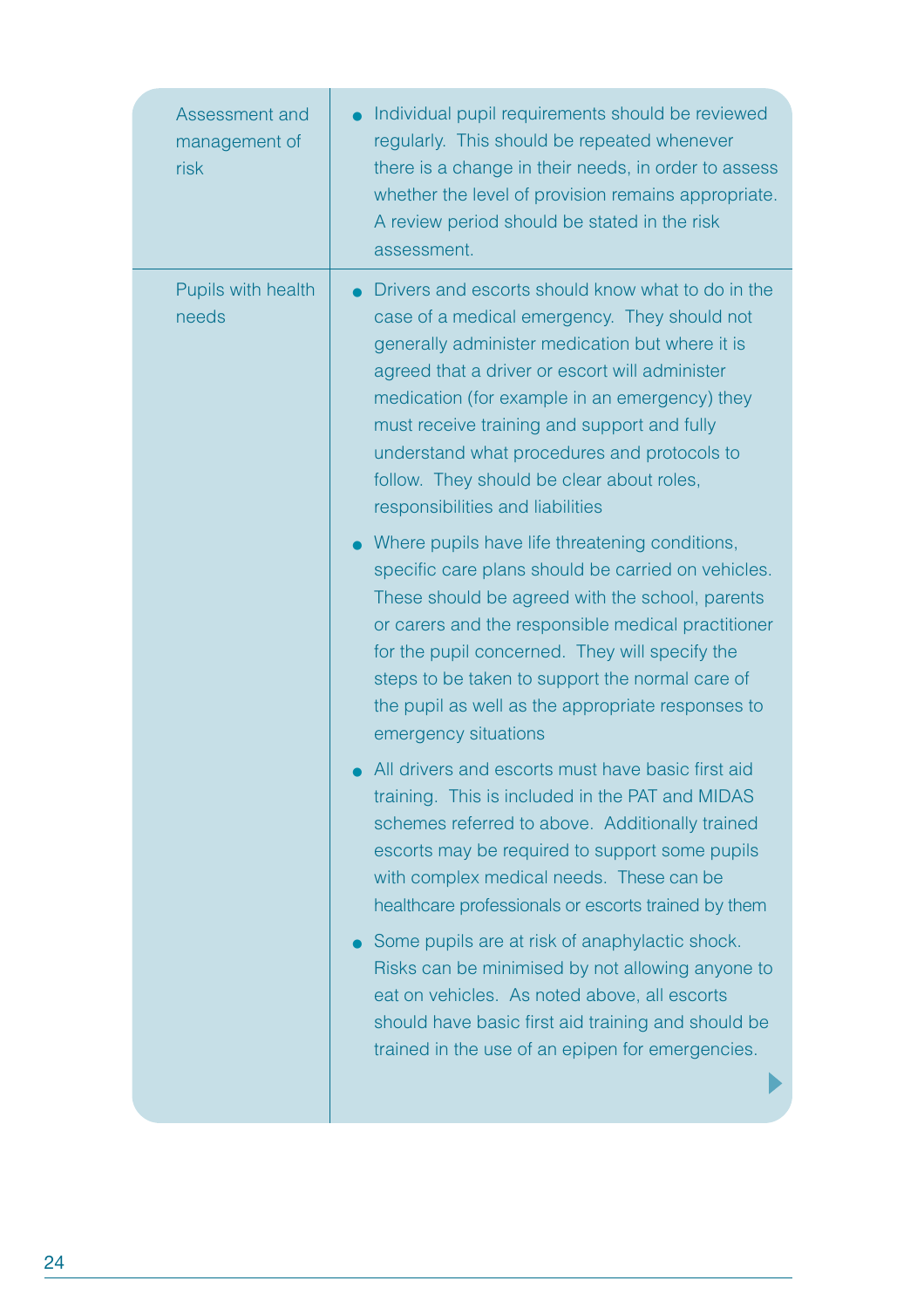| Pupils with<br>mobility needs | Vehicle design should allow pupils and escorts to<br>get in and out of the vehicle safely, where<br>necessary using features such as tail lifts or<br>swivel / slide seats. Special seats or harnesses<br>should be used where appropriate                                                                                                                                                                                                                                     |
|-------------------------------|--------------------------------------------------------------------------------------------------------------------------------------------------------------------------------------------------------------------------------------------------------------------------------------------------------------------------------------------------------------------------------------------------------------------------------------------------------------------------------|
|                               | Drivers and escorts should receive training in safe<br>mobility assistance / handling techniques,<br>wheelchair handling and use of any special<br>equipment required, such as wheelchair clamps,<br>tail lifts and ramps                                                                                                                                                                                                                                                      |
|                               | At school there should be clear drop-off / pick up<br>points close to the entrance area with a well-<br>marked, preferably covered walkway supplied<br>with handrails leading to the main entrance area.<br>Larger parking bays should be provided to enable<br>pupils with mobility difficulties to get in and out of<br>vehicles. Kerbs should be dropped between the<br>setting down points and the principal entrance<br>areas                                             |
|                               | When parking away from school, appropriate<br>places should be chosen to allow safe entry to<br>and exit from to buildings                                                                                                                                                                                                                                                                                                                                                     |
|                               | During journeys, wheelchairs should be held<br>securely to the floor by tracking fitted<br>longitudinally to the vehicle. Escorts should be<br>able to see the faces of all pupils at all times to<br>ensure that they are comfortable and well. It<br>should be possible at all times for able bodied<br>passengers to obtain access from every<br>passenger seat to at least two exit doors, one on<br>the nearside and one on the offside or at the rear<br>of the vehicle. |
|                               | Advice on safe anchorage should be obtained<br>directly from manufacturers or from the Mobility and<br>Inclusion Unit at the Department for Transport.                                                                                                                                                                                                                                                                                                                         |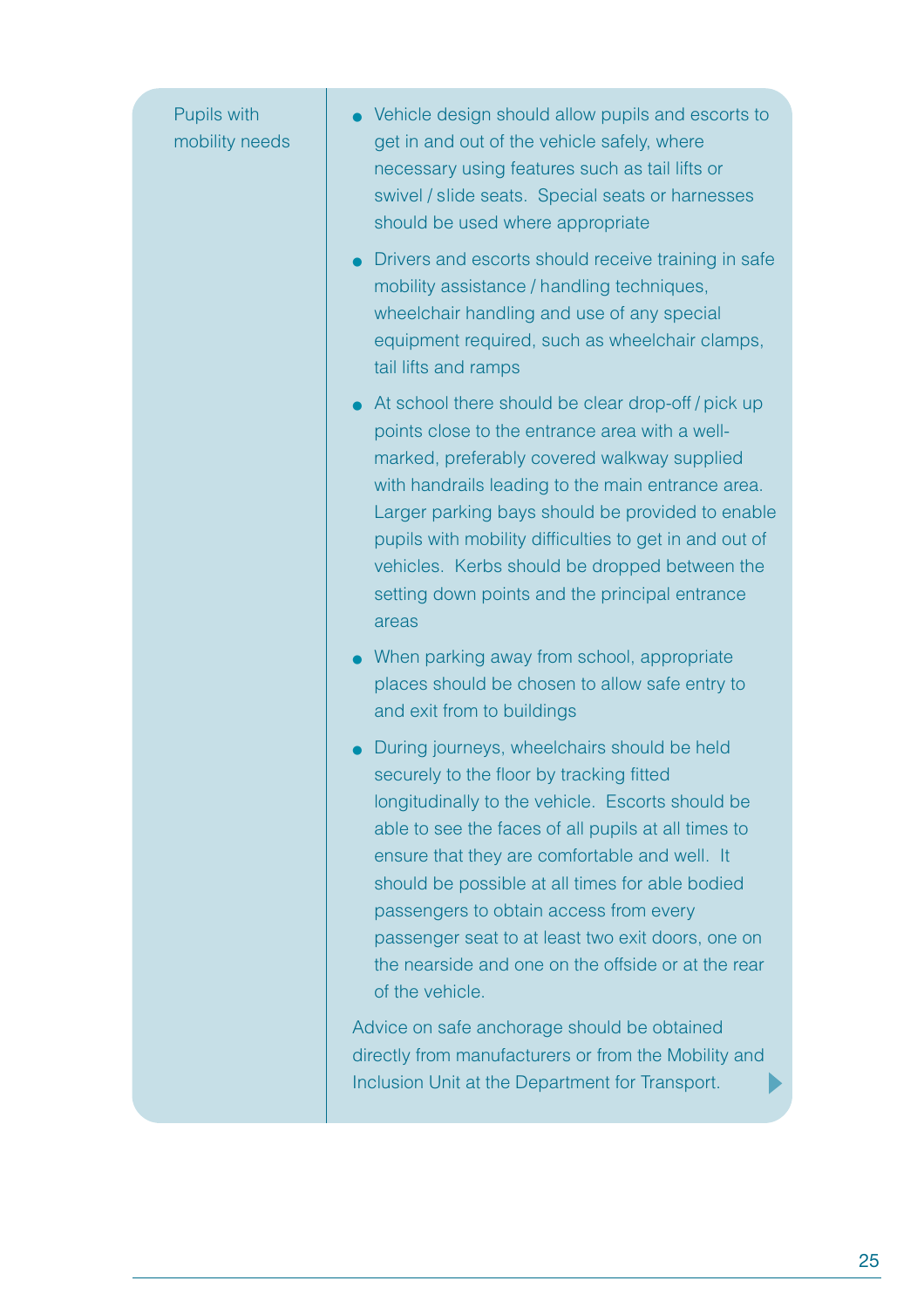| Monitoring | • There should be clear procedures in place to<br>ensure compliance with service standards.                                                                          |
|------------|----------------------------------------------------------------------------------------------------------------------------------------------------------------------|
|            | These will include:                                                                                                                                                  |
|            | - spot checks on vehicles and licences                                                                                                                               |
|            | involvement of parents, carers and schools in<br>feedback                                                                                                            |
|            | - checks to ensure that drivers and escorts are<br>authorised, carry identification and undertake<br>duties in accordance with service standards<br>and requirements |
|            | checks to ensure that contracts are operated<br>in accordance with the timetable                                                                                     |
|            | • It is good for duty holders and others to carry<br>out spot checks to ensure these procedures are<br>being adhered to.                                             |

Under the Health and Safety at Work Act 1974, LAs (as employers) have a responsibility to manage health and safety effectively. Under the Management of Health and Safety at Work Regulations 1999,**<sup>8</sup>** they need to carry out an assessment of the risks to the health and safety of their employees, while they are at work, and to other people who may be affected by their work activities. The Regulations require them to periodically review their risk assessment so that it remains appropriate.

The Department for Transport and the Health and Safety Executive have produced free guidance, 'Driving at work' INDG382 available from HSE Books or at **www.hse.gov.uk** which will help manage risks as part of local authorities' arrangements for managing health and safety at work.

**<sup>8</sup> The Management of Health and Safety at Work Regulations 1999 SI 1999/3242, The Stationery Office, ISBN 0 11 085625 2**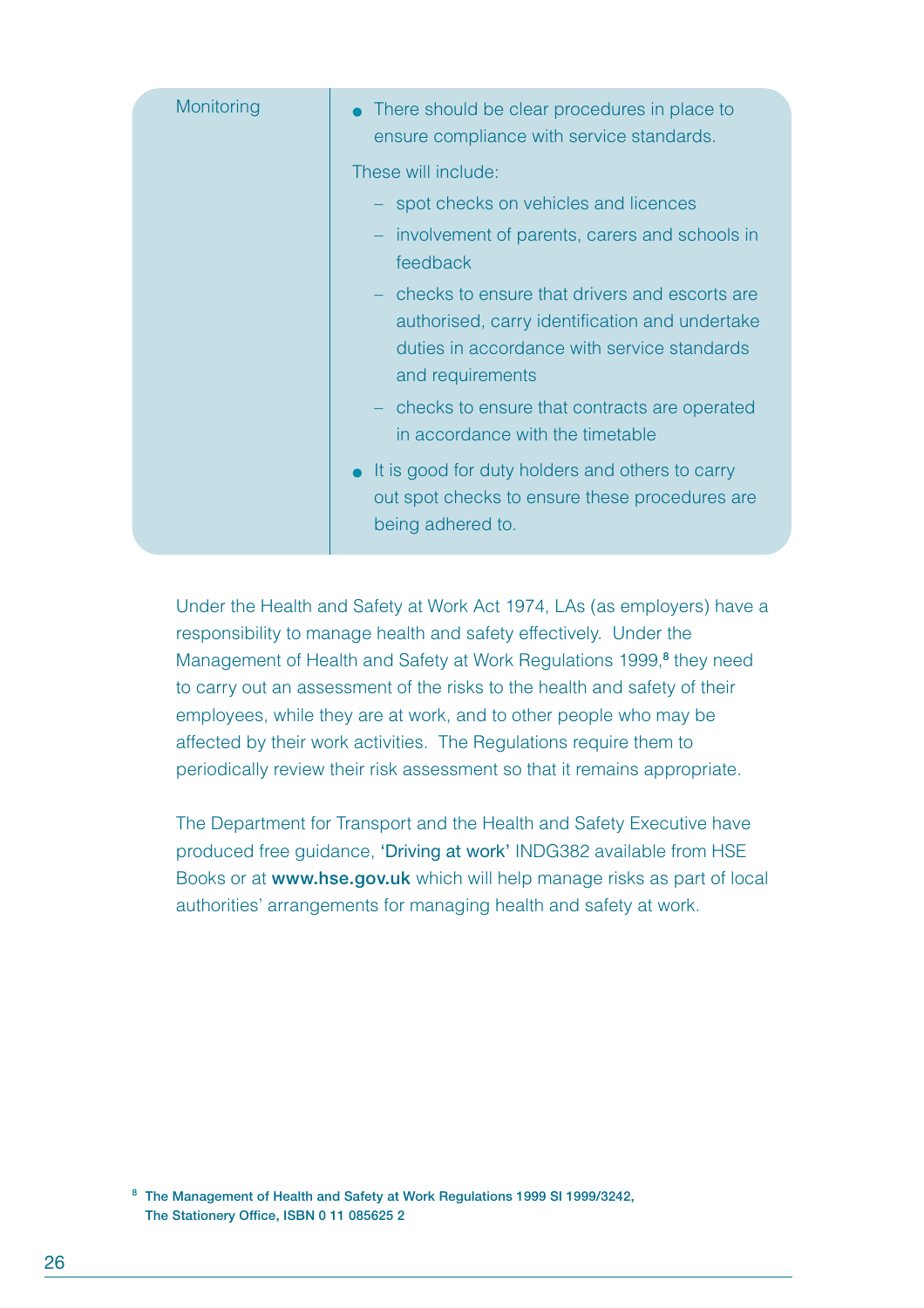# 4 Policy

Local authorities should have a policy on travel assistance for pupils with SEN and / or disabilities approved by Elected Members following consultation. It should be regularly reviewed and kept up to date. Ideally it should be integrated within the overall policy for home to school transport as set out in the SEN Code of Practice.

This section provides a checklist of items usually found in the best policy documents with some brief explanations.

#### **4.1 Policy checklist**

*We recommend that local authorities consider the following checklist and ensure that local policies are compliant with it:*

● **Applications:** state how parents and carers may apply for transport provision.

**Note.** It is the responsibility of parents to ensure that their children attend school. The local authority has a duty to assist parents and carers where children and young people:

- live further than the statutory maximum walking distance from their nearest appropriate school with space
- have particular needs or disabilities such that travel assistance is required. It is recommended that parents and carers be asked to apply to the LA when they require assistance with home to school travel.
- **Entitlement:** clearly indicate the criteria used to define the additional needs of children and young people that may entitle them to special travel assistance. Show:
	- how entitlement will be assessed
	- evidence that will be considered
	- how parents and carers will be informed of decisions.

*Note.* The parents of some pupils may be in receipt of the higher rate mobility component (HRMC) of the **Disability Living Allowance (DLA)**. This is the gateway to the Motability scheme that supplies vehicles, adapted or unadapted, in return for the DLA, usually on contract hire terms. If a pupil is the HRMC recipient and the family obtain a vehicle through the Motability scheme, then the vehicle is supposed to be used for the benefit of the disabled pupil. When determining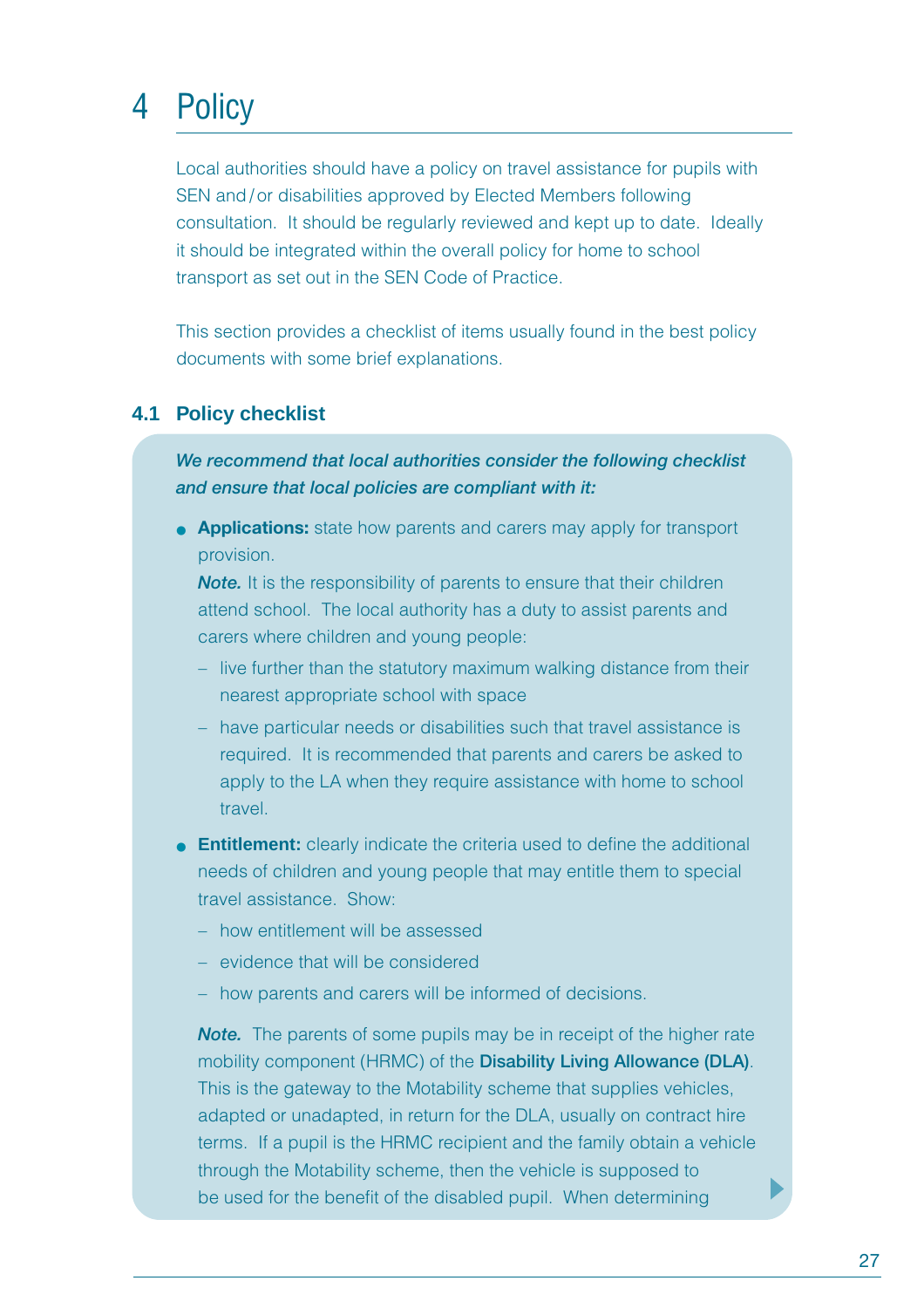whether or not to provide travel assistance, LAs may take account of a Motability car where this has been provided for the benefit of the pupil.

Similarly it would not be unreasonable for a LA to take account of the HRMC of the DLA where this has been provided for a child but has not been used to obtain a vehicle.

- **Family Circumstances:** LAs should consider these when determining whether or not to provide assistance with home to school travel. Policy should specify how these will be considered and the criteria that will be used to judge entitlement.
- **Review of decision:** state how a parent or a carer may seek a review of a decision that they do not agree with. LAs are encouraged to establish independent review arrangements. These may involve a partnership panel (such as the SEN Panel), consideration by a second and more senior officer, or a panel of Elected Members.
- **Children in their early years:** state the circumstances where special transport may be provided for a child below statutory school age.

*Note.* Very young children do not normally travel independently to school or play group but families should not be adversely affected by having a child with a disability. The assessment of entitlement for very young children should take account of particular needs and individual family circumstances.

- **Post 16:** LAs must collaborate with their local Learning Skills Councils (LSCs), Further Education Colleges, Higher Education Institutions, transport authorities, Connexions and other key local organisations in developing, publishing and delivering transport policy statements for students. These statements should specify what transport arrangements are available for students with SEN. Good practice suggests that wherever possible LAs and their partners should provide support for students with SEN until at least the age of 21, and ideally up to 25.
- **Parental preference for a school:** special travel arrangements should normally be made to the *nearest appropriate school with space*. On occasions parents will decide to send their child to a school that is further away. LAs do not need to provide assistance with travel in these circumstances. For pupils with statements of SEN, LAs may name the nearest appropriate school or may name the school of parental choice. This does not commit the LAs to providing transport as long as it is sure that the needs of the pupil could be met appropriately at the local school. Policy should clearly show how LAs will consider such requests.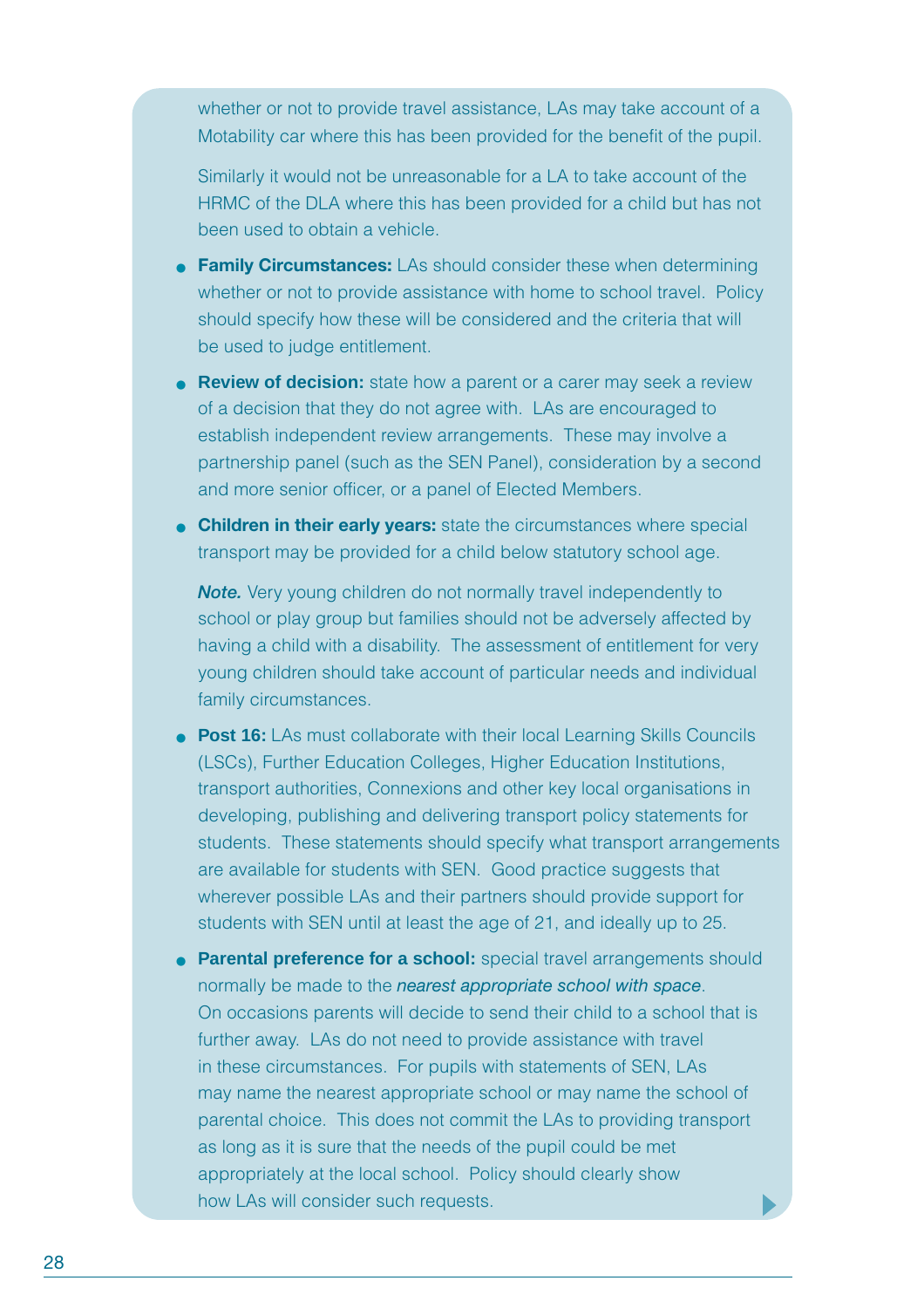- **Payments to parents:** parents often offer to help with home to school travel arrangements and these can sometimes offer a Best Value solution. LAs sometimes make payments to the parents and carers of pupils with SEN to:
	- act as an escort (for example, with a child who has an autistic spectrum disorder (ASD) and has challenging behaviour)
	- use the family car to take a pupil to a special school at some distance from the home

Policy should clearly set out the circumstances where LAs may make payments to parents and the amounts that they will be entitled to. Where mileage payments are made it is recommended that the Community Transport Association mileage rate for volunteer drivers, or other similar rate, is used.

- **Escorts:** policy should clearly set out when escorts will and will not be provided on vehicles. Policy will normally take account of:
	- age (LAs usually provide escorts on all vehicles where children are under the age of 8)
	- gender
	- particular needs and disabilities
	- health and safety (risk assessments should be carried out to determine whether a escort is required)
	- size of vehicle
	- length of journey

Provision of escorts should be subject to regular review.

**• Charges:** sometimes there is space on a vehicle that can be used by a pupil who is not eligible for free home to school transport. LAs authorities can make a charge for spare seats. The charges should be clearly set out in policy together with the rules governing the use of such seats, which may be withdrawn if required for pupils who are eligible. Charges may be made for Post-16 services in line with the local Post-16 Transport Policy. These may also apply to students with SEN but they must be treated no less favourably than other students. Similarly, LAs that become pilot areas for new home to school travel schemes may also charge for some travel arrangements.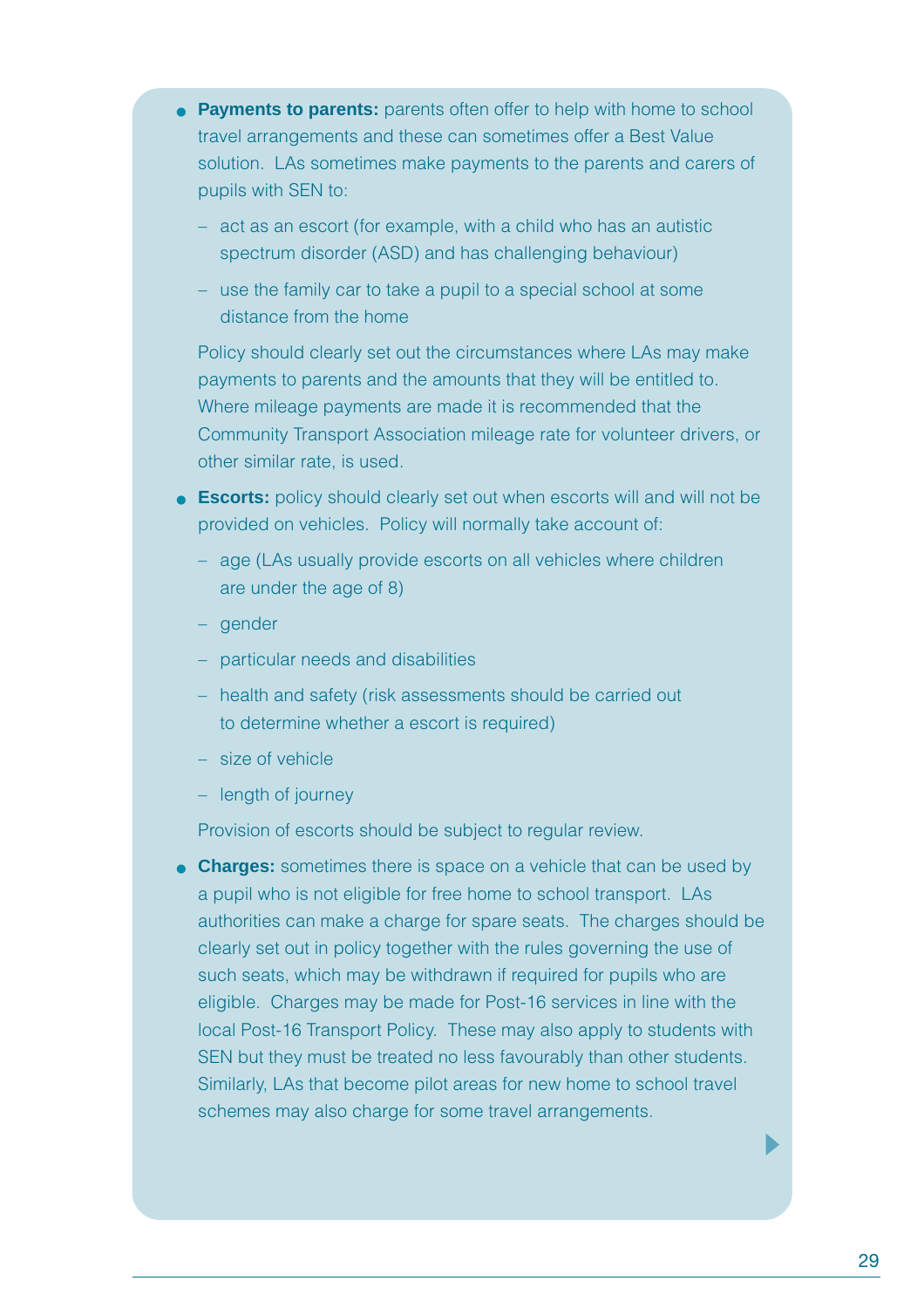- **Service standards:** these should be set out in policy and address:
	- maximum journey length and time
	- minimum standards of training for both drivers and escorts
	- the provision of photo identify cards for all drivers and escorts
	- compliance with Criminal Records Bureau checks for all drivers and escorts
	- the provision of on board equipment to meet individual needs, including seat belts and restraints
	- the information that will be provided for parents and carers (for example, contact information, pick up and drop off arrangements, parental responsibilities and handover arrangements).
- **Arrangements for consultation with parents and carers:** it is important that parents are consulted when changes to policy are planned and regularly to assess their satisfaction with the service that is provided. These arrangements should be set out in policy.
- **Monitoring performance:** policy should clearly set out how service standards and operation will be monitored. This should include spot checks and must include all operators both in-house and those procured externally.
- **.** Inclusion: increasingly pupils with severe and complex special educational needs and/or disabilities attend local mainstream schools and settings for some or all of their education. Policy should set out the circumstances where transport may be provided to support inclusion. LAs do not normally provide vehicles to convey pupils between establishments during the school day although a few do so.
- **Dual registration:** policy should specify arrangements for pupils with SEN registered at more than one school. Increasing numbers of pupils attend a mainstream school for part of the week as well as a special school or other specially resourced provision. Most LAs provide travel assistance for eligible pupils at the start and end of the school day. Travel assistance during the day is often, but not always, considered to be the responsibility of schools.
- **Extended schools:** policy should specify the circumstances in which the local authority would provide assistance with transport to or from such provision. Guidance on extended schools states that schools should consult with their LAs on out of hours transport provision. LAs, transport operators and parents should work in partnership to develop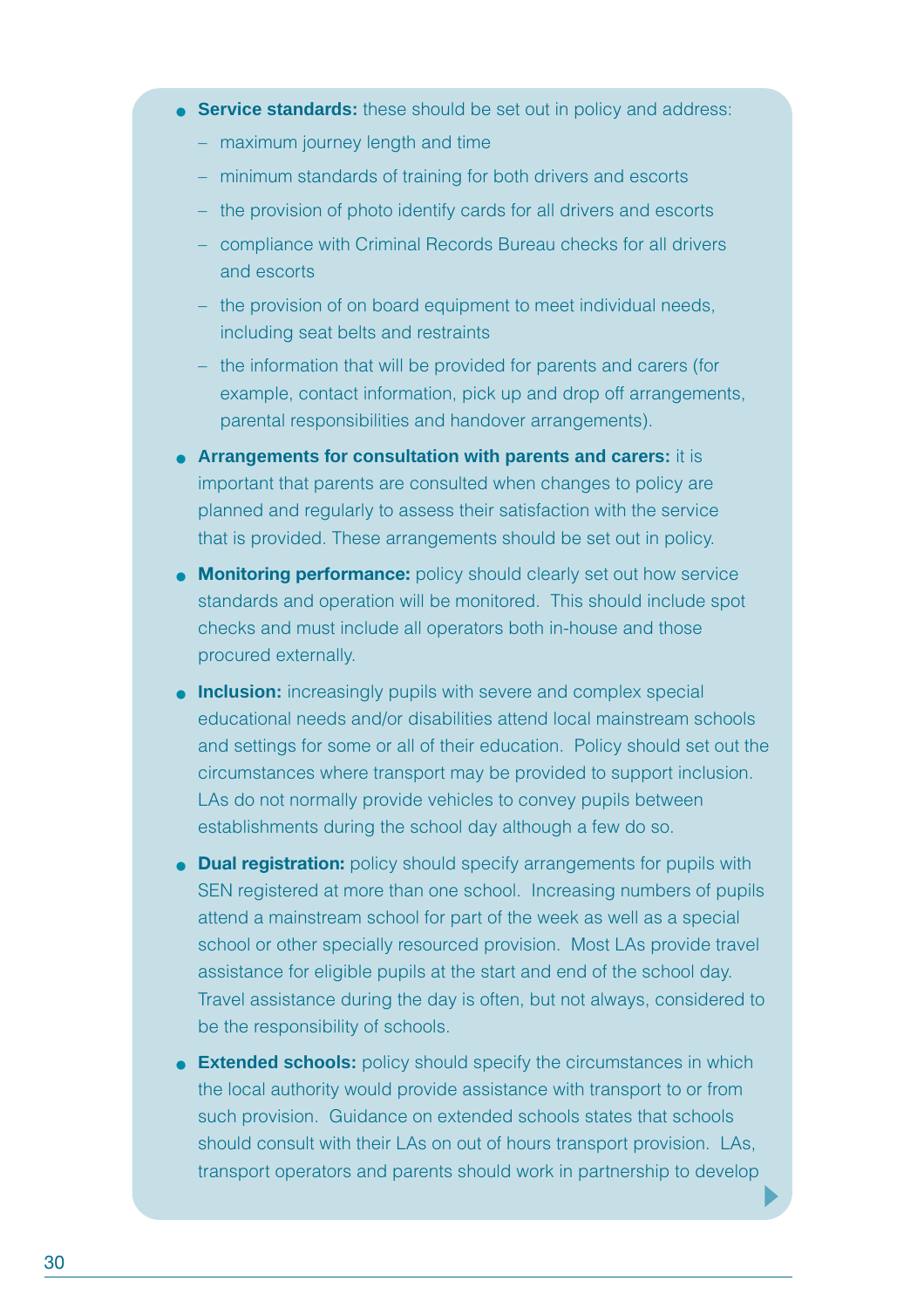School Travel Plans and incorporate extended pupil and community access into those plans. Pupils with SEN should be included within these plans. Schools also have a general duty under Part 4 of the Disability Discrimination Act (1995) not to discriminate against disabled pupils. These duties and responsibilities must be taken into account when planning educational activities outside the school day.

- **Respite care:** some pupils with SEN and / or disabilities may start or end some school days at respite care provision. As children's services become integrated, it is reasonable to expect a corporate approach to the planning and financing of transport to respite care. Policy should set out whether home to school transport will normally be available for planned stays provided that journey times remain reasonable.
- **Travel to residential schools:** policy should set out the transport arrangements for pupils attending residential special schools, often at some distance from their home. Policy should set out the level of transport support that will be provided in these circumstances (weekly, fortnightly, at the beginning and end of each half-term etc.). Policy should also state whether parents will be provided with financial assistance to attend annual review meetings and / or open days at the school.
- **Complaints:** policy should clearly set out the procedures for dealing with complaints.

#### **4.2 Information for parents and carers**

#### *We recommend that a summary of policy should be available giving information on:*

- entitlement
- policy towards parental preference of school
- arrangements for application
- the variety of travel arrangements that might be made
- the responsibilities of parents and carers
- health and safety and pupils with medical needs
- arrangements for supervision on transport
- sources of further information and advice
- review procedures in the event that an application is turned down
- procedures for dealing with complaints.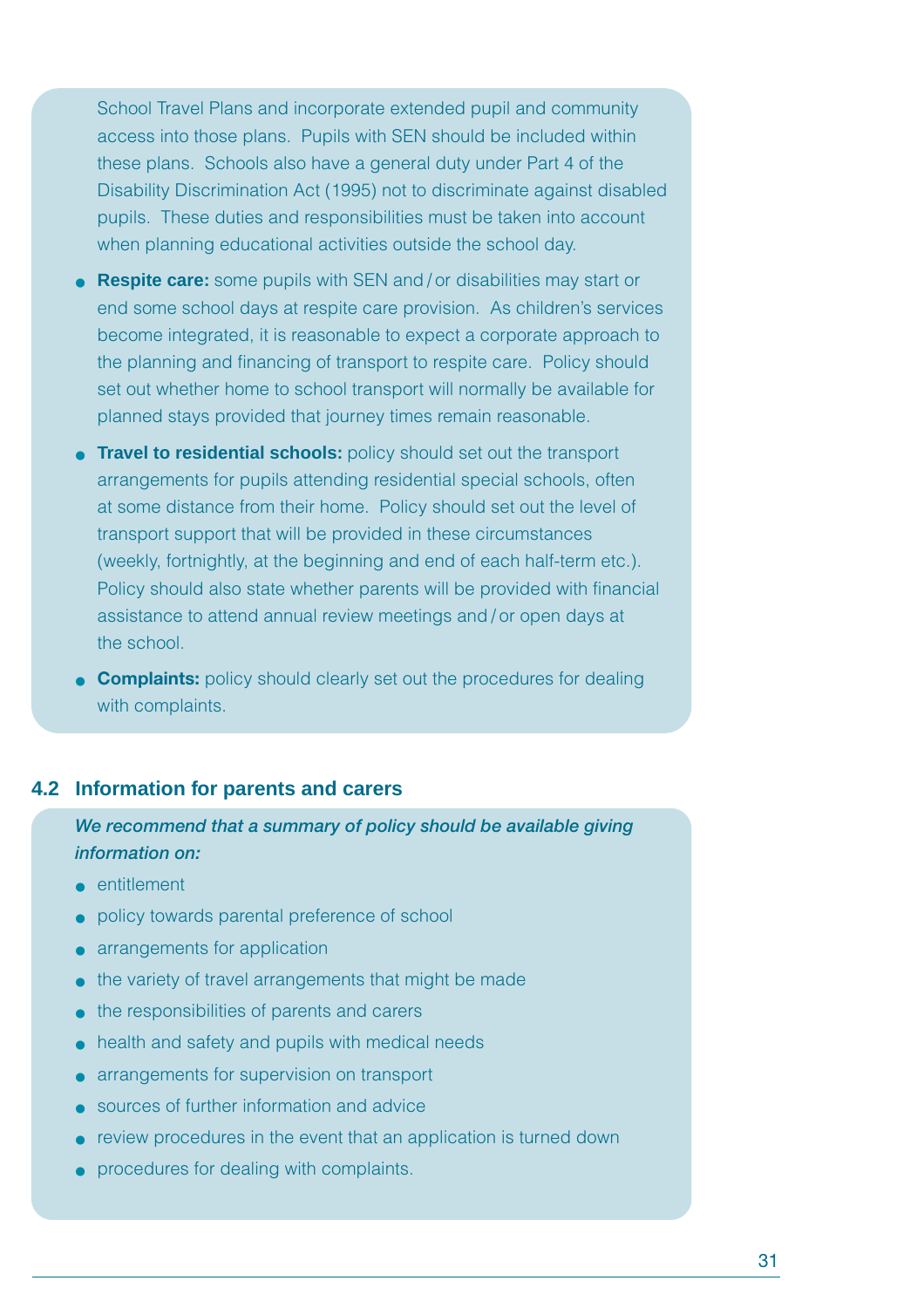### 5 Managing Change

Significant change to services can be difficult to manage and implement. A change of contractor or mode of travel can cause anxiety for pupils and their parents or carers. The investigation into the costs of SEN transport found examples where change had been managed sensitively and successfully. There was also evidence that parents will often support and encourage more independent travel arrangements. At its heart, successful change involves consultation and the provision of clear information to schools, parents and carers, partner agencies and transport operators.

#### *We recommend that when considering significant change local authorities should:*

- Form or use an existing stakeholder group to steer the project. Membership is likely to include representatives from:
	- schools
	- organisations working on behalf of parents
	- transport operators
	- officers responsible to commissioning and coordinating services
	- officers responsible for policy, assessing entitlement
	- finance officers
- Identify and benchmark the costs of current services
- Consult widely with parents and carers, pupils and operators on current services and aspirations for improvement (this may be done through focused discussions with target groups)
- Identify options for change and model the costs of these based on known and planned levels of activity; agree preferred solutions with the stakeholder group
- Consult widely on proposals for change
- Discuss outcomes of consultation with the members of the project group and report to Elected Members
- Identify and agree changes to policy and services with Elected Members
- Provide clear information on changes to all key stakeholders
- Implement or phase in over time
- Monitor impact
- Keep arrangements under review.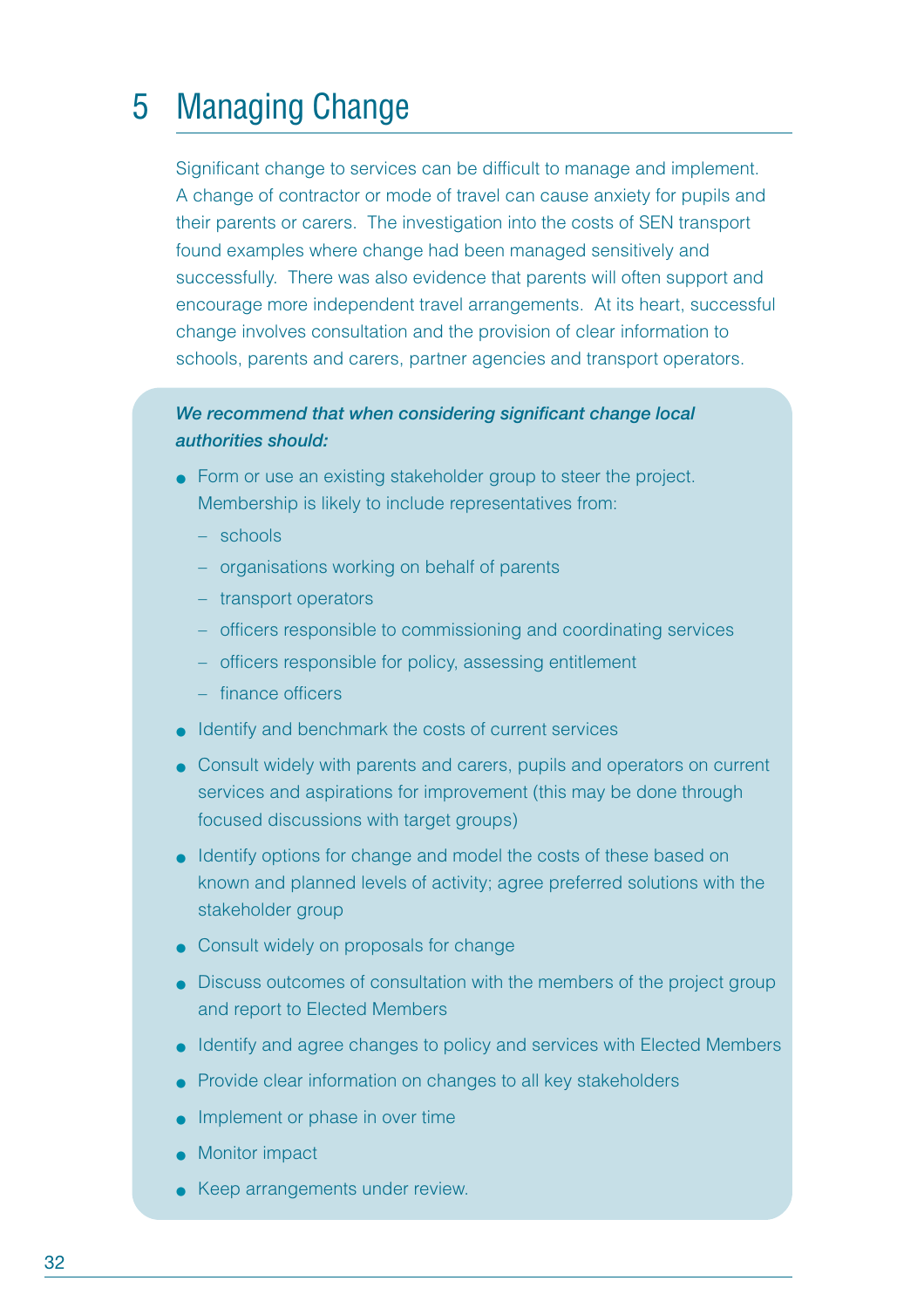# Appendix 1

### **Reporting Expenditure through Section 52**

#### **The reporting line 'SEN transport' should include all net expenditure incurred by local authorities for:**

- travel between home and mainstream schools, early years settings and special schools where entitlement to assistance is agreed for reasons of SEN and / or disability
- additional travel arrangements made during the school day to facilitate inclusion
- additional travel arrangements made to support pupils with SEN and / or disabilities to take part in Extended School activities outside of normal school hours
- travel to provision, other than a school, where it is made to meet a special educational need
- the cost of escorts provided to support travel for children with SEN and / or disabilities
- travel between home and mainstream schools and special schools for young people over the age of 16 where entitlement to assistance is agreed for reasons of SEN and / or disability

#### **The following activities should be excluded:**

- travel between home and school / other educational settings when provided through mainstream LEA home to school policy arrangements
- travel for pupils under normal admission arrangements where payment is made to enable them to attend a school that is not their nearest school / setting
- travel for pupils under normal admission arrangements who have previously been subject to exclusion from another school
- travel to and from Pupil Referral Units
- travel to temporary provision for pupils who do not have a school place unless arrangements are wholly attributable to severe and complex SEN
- travel to colleges or universities providing Further or Higher Education.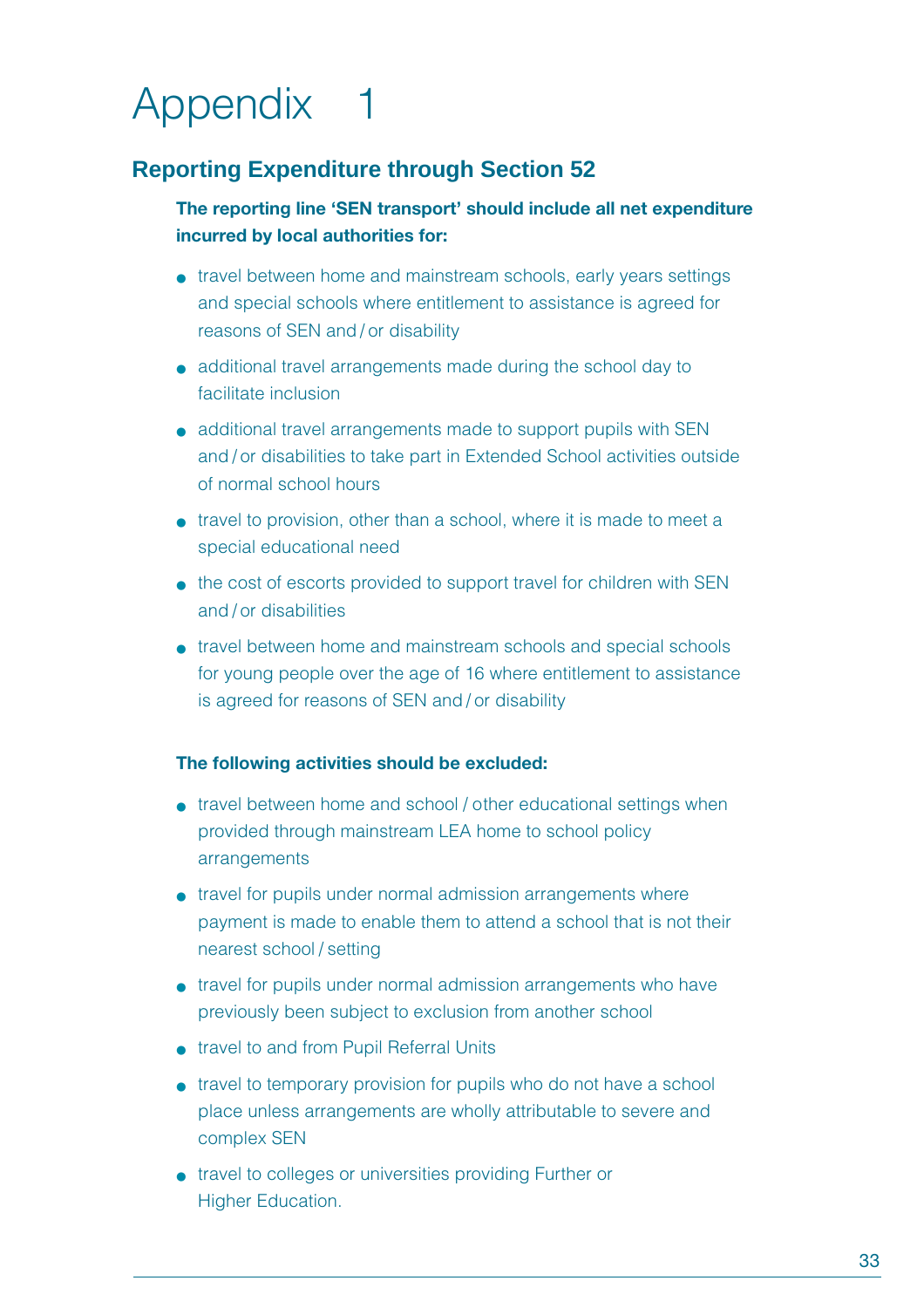#### **Central costs, overheads and recharges**

These are of two types:

- those costs associated with the direct operation of home to school travel services (e.g. travel, telephones, legal services, premises, personnel services, stationery, administrative support) should be charged directly and reported through the appropriate budget. LAs will need to apportion these overheads between the SEN and mainstream transport lines
- other overheads and recharges that cannot be assigned to services should be apportioned using conventional accounting practice. These would mirror the way overheads and recharges are calculated for the services that the LEA trades with schools.